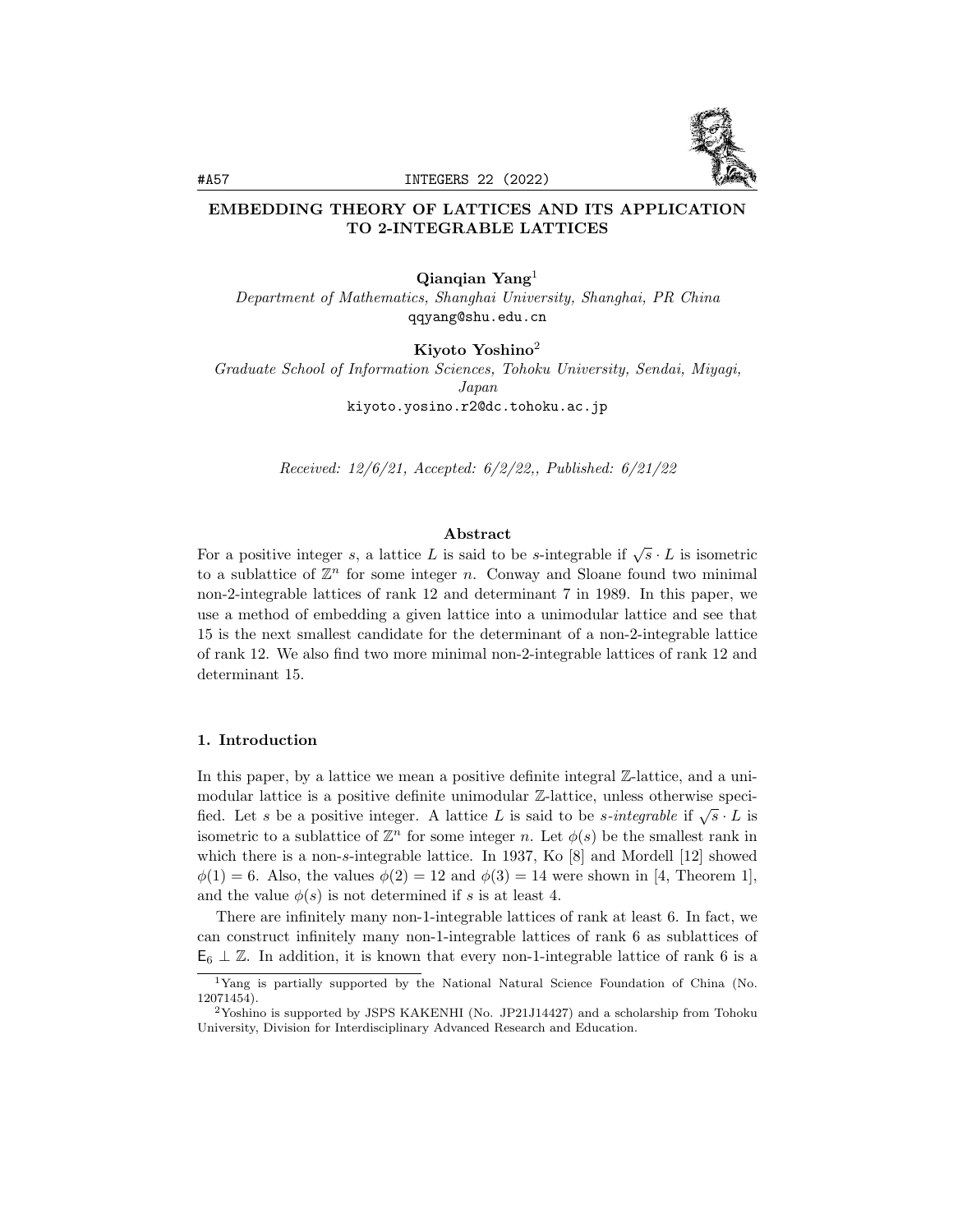sublattice of  $\mathsf{E}_6 \perp \mathbb{Z}^m$  (see [13, Theorem 3]). These facts lead us to pay attention to the"minimal" non-1-integrable lattices. Formally, we have the following definition. A lattice  $L$  is said to be *non-s-minimal*, if there exist a lattice  $M$  and a positive integer m such that  $\sqrt{s} \cdot L$  is isometric to a sublattice of  $\sqrt{s} \cdot M \perp \mathbb{Z}^m$  which is not contained in  $\sqrt{s} \cdot M$ . Otherwise it is said to be *s-minimal*. Notice that a non-zero s-integrable lattice is always non-s-minimal. For brevity's sake, if a non-s-integrable lattice is s-minimal, we say it is a minimal non-s-integrable lattice. In the case of  $s = 1$ , Ko [9, 10, 11] proved that the lattices  $E_6$ ,  $E_7$  and  $E_8$  are the only minimal non-1-integrable lattices of rank 6, 7 and 8 respectively, and Plesken [13] gave a short proof by embedding lattices into unimodular lattices. Conway and Sloane [4] gave non-2-integrable lattices as shown in Theorem 1, and suspected that these lattices are the only minimal non-2-integrable lattices of rank 12.

**Definition 1.** For each positive integer n, let  $A_n := \{x \in \mathbb{Z}^{n+1} \mid (x, e) = 0\}$  be a lattice, where **e** denotes the all one vector in  $\mathbb{Z}^{n+1}$ . Let  $A_{15}^+$  denote the unimodular overlattice of  $A_{15}$ , that is, the lattice generated by  $A_{15}$  and the vector

$$
[4] := (4, 4, 4, 4, 4, 4, 4, 4, 4, 4, 4, 4, -12, -12, -12, -12)/16 \in \mathbb{R}^{16}.
$$

**Theorem 1** ([4, Theorem 14]). The sublattices in  $A_{15}^+$  that are orthogonal to a sublattice in  $A_{15}^+$  with Gram matrix

$$
\begin{pmatrix} 3 & 2 & 2 \\ 2 & 3 & 2 \\ 2 & 2 & 3 \end{pmatrix}
$$
 (1.1)

are non-2-integrable lattices of rank 12 and determinant 7.

Furthermore, Conway and Sloane remarked that Theorem 1 gives precisely two minimal non-2-integrable lattices up to isometry. Our motivation comes from verifying the claim that Conway and Sloane suspected and determining the minimal non-2-integrable lattices of rank 12.

In order to find more candidates for non-2-integrable lattices and prove their minimality, in Theorem 2 we introduce a method of embedding lattices into unimodular lattices as follows, which can also be used to study the s-integrability of lattices with higher rank. For undefined notation, we refer to the next section.

**Theorem 2.** Let  $m$  and  $n$  be positive integers. Let  $L$  be a lattice on the ndimensional quadratic  $\mathbb{Q}$ -space V. Then L is a sublattice of a unimodular lattice of rank m if and only if one of the following holds:

(1)  $m = n$ , and for each prime number p,  $\det(V_p) = 1$  and  $S_p(V) = 1$ .

(2)  $m = n + 1$ , and for each prime number p,  $S_p(V)(\det(V), \det(V))_p = 1$ .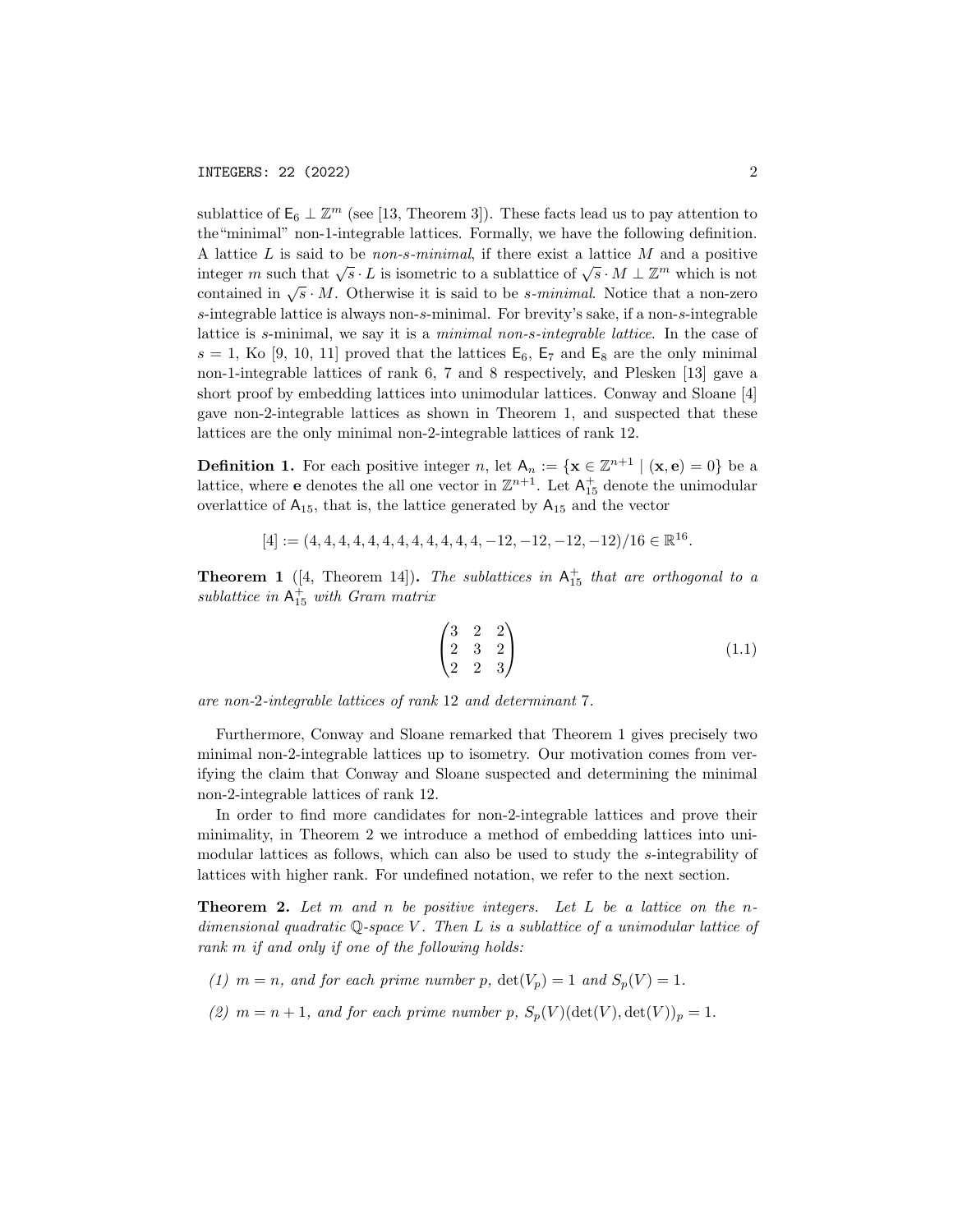(3)  $m = n + 2$ , and for each prime number p,

$$
S_p(V) = \begin{cases} 1 & \text{if } p > 2 \text{ and } \det(V_p) = -1, \\ -1 & \text{if } p = 2 \text{ and } \det(V_2) = -1. \end{cases}
$$

(4)  $m > n + 3$ .

Conway and Sloane [4, Theorem 7] proved that (4) is a sufficient condition for Theorem 2. Following their argument, we prove this theorem in more detail, and give applications. For instance, we present a theorem to embed lattices into an odd unimodular lattice (see Theorem 10). In addition, we show that if a lattice of rank 12 is non-2-integrable and its determinant is at most 27, then its determinant is 7, 15, 18, 23 or 25 (see Corollary 2), and we give two more minimal non-2-integrable lattices.

### Theorem 3. There are precisely two lattices with Gram matrix

$$
\begin{pmatrix} 3 & 2 & 0 \\ 2 & 3 & 0 \\ 0 & 0 & 3 \end{pmatrix}
$$
 (1.2)

up to  $\text{Aut}(\mathsf{A}^+_{15})$  in  $\mathsf{A}^+_{15}$ , and they are given by  $\langle \mathbf{a}, \mathbf{b}, \mathbf{c} \rangle$  and  $\langle \mathbf{a}, \mathbf{b}, \mathbf{c'} \rangle$ , where

$$
\begin{aligned} \mathbf{a} &:= (-3,-3,-3,-3,1,1,1,1,1,1,1,1,1,1,1,1,1)/4 \in \mathsf{A}_{15}^+, \\ \mathbf{b} &:= (-3,-3,-3,1,-3,1,1,1,1,1,1,1,1,1,1)/4 \in \mathsf{A}_{15}^+, \\ \mathbf{c} &:= (-3,1,1,1,1,-3,-3,-3,1,1,1,1,1,1,1,1)/4 \in \mathsf{A}_{15}^+, \\ \mathbf{c}' &:= (1,1,1,-3,-3,-3,-3,1,1,1,1,1,1,1,1,1)/4 \in \mathsf{A}_{15}^+. \end{aligned}
$$

The non-isometric sublattices  $\langle \mathbf{a}, \mathbf{b}, \mathbf{c} \rangle^{\perp}$  and  $\langle \mathbf{a}, \mathbf{b}, \mathbf{c'} \rangle^{\perp}$  are minimal non-2-integrable lattices of rank 12 and determinant 15.

Although it is possible to provide a proof of the non-2-integrability in this theorem without a computer, it goes along the lines of Conway and Sloane's proof (see [4, Proof of Theorem 14]) and is long. Hence we will explain that a lattice is s-integrable if and only if a corresponding system of linear equations has a nonnegative integer solution (see Lemma 12), and show the non-2-integrability with the aid of a computer. We remark that Plesken [14] provided an algorithm which enumerates sublattices of  $\mathbb{Z}^n$  (for some n) all of which are isometric to a given 1-integrable lattice. Enumerating them corresponds to enumerating all the nonnegative integer solutions of some system of linear equations. Since we want to show that such a system has no non-negative integer solution in order to show the show that such a system has no non-negative integer solution in order to show the non-2-integrability of some lattice  $L$ , or equivalently, the non-1-integrability of  $\sqrt{2}L$ , his algorithm is not effective for our purpose.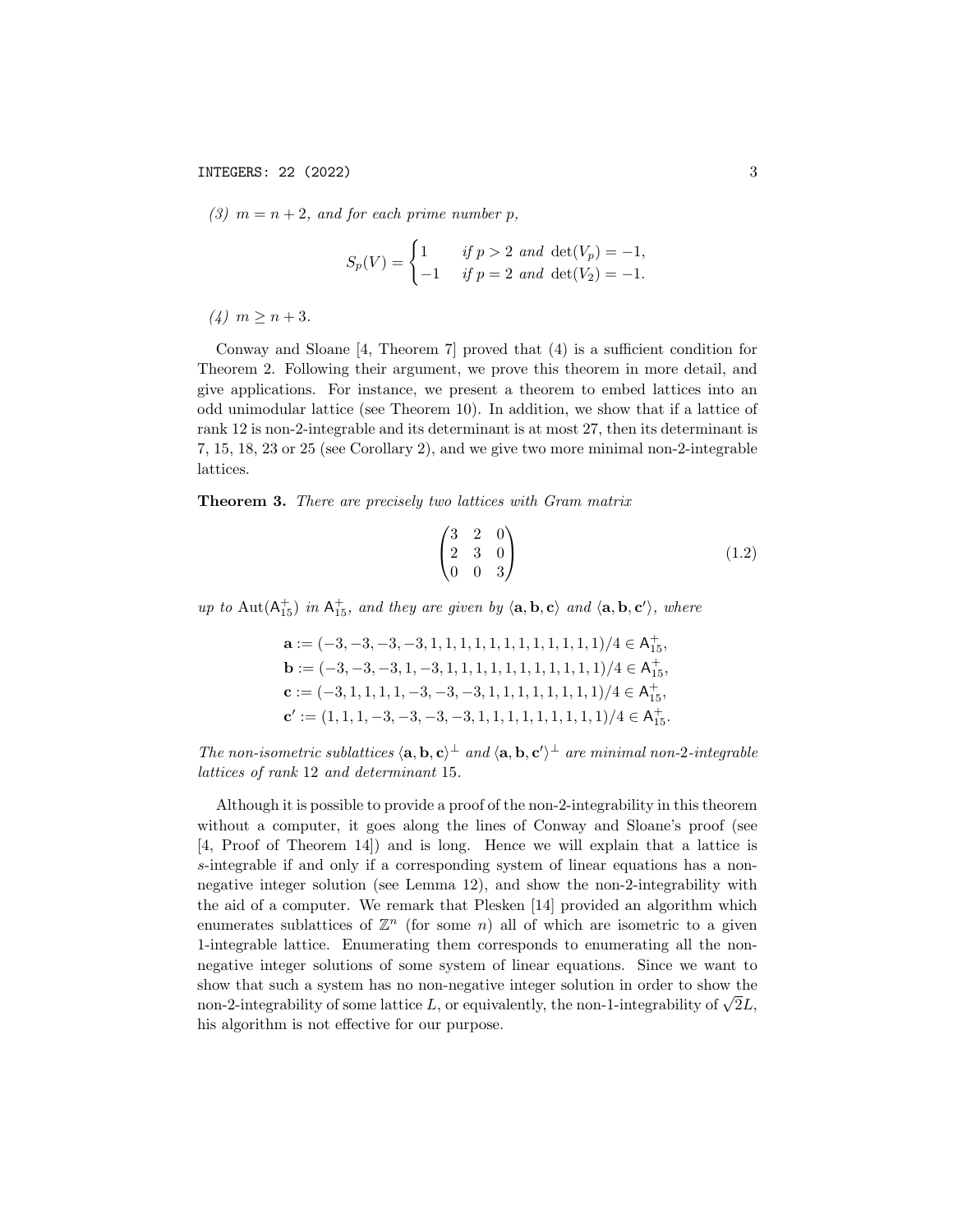Also, we point out that every non-2-integrable lattice of rank 12 is a sublattice of  $A_{15}^+$  (see Lemma 9). Let L be a sublattice in  $A_{15}^+$  which is orthogonal to a lattice generated by 3 linearly independent elements of norm at most 4. If  $L$  is non-2integrable, then it is isometric to one of the lattices of rank 12 in Theorem 1 and Theorem 3 (see Corollary 3 and Remark 1). It is natural to wonder if there exist more minimal non-2-integrable lattices of rank 12, and this problem is still open.

This paper is organized as follows: We introduce notation in Section 2, and well-known results for quadratic spaces in Section 3. In Section 4, for every prime number p, we introduce properties of the maximal  $\mathbb{Z}_p$ -lattices. In Section 5, we show a method of embedding a lattice into another by applying the results in the previous two sections. In Section 6, we give necessary and sufficient conditions for a lattice to be s-integrable. In Section 7, we study the lattice  $A_{15}^+$ , and prove the first statement of Theorem 3. In Section 8, we discuss the minimality of non-2-integrable lattices and complete the proof of Theorem 3.

## 2. Notation

We will follow the book [7] and give the basic notation as follows. Throughout this paper, let R denote a principal ideal domain with quotient field  $F \supsetneq R$ . Let  $R^*$ denote the set of units of  $R$ , and  $F^*$  denote the set of the non-zero elements of  $F$ .

Let  $(V, B, q)$  be a quadratic F-space, where B is a symmetric bilinear form on V, and q is the quadratic form associated with  $B$ . For simplicity we usually just write V. We write  $V \simeq W$  if two quadratic F-spaces V and W are isometric. The quadratic spaces mentioned in this paper are always regular, that is, they have no non-zero vector **v** such that  $B(\mathbf{v}, \mathbf{u}) = 0$  holds for all its vectors **u**. Let  $det(V)$ denote the *determinant* of V, which is the coset in  $F^*/(F^*)^2$  represented by the determinant of the Gram matrix with respect to a basis of  $V$ .

An R-module  $L \subseteq V$  is called an R-lattice in V if  $L = 0$  or if there exist linearly independent elements  $\mathbf{v}_1, \ldots, \mathbf{v}_r$  of V such that  $L = R\mathbf{v}_1 \oplus \cdots \oplus R\mathbf{v}_r$ . We call  $\mathbf{v}_1, \ldots, \mathbf{v}_r$  a basis of L and r the rank of L (and rank  $0 = 0$ ). We say L is on V if  $\dim(V) = r$ . We write  $L \simeq M$  or  $L \simeq_R M$  if two R-lattices L and M are isometric. Let  $\det(L)$  denote the *determinant* of an R-lattice L, which is the coset in  $F^*/(R^*)^2$ represented by the Gram matrix with respect to a basis of L. For  $a \in F$ , let  $aL$ denote the R-lattice  $\{au \mid u \in L\}.$ 

Let  $L'$  be a sublattice of L. The *orthogonal complement* of  $L'$  in  $L$  is the Rmodule  $\{u \in L \mid B(u, v) = 0 \text{ for all } v \in L'\},\$  which is also a sublattice of L and is denoted by  $(L')^{\perp}$ .

For every positive integer n, a matrix in  $M_n(R)$  is said to be unimodular if its determinant is in  $R^*$ . The set of unimodular matrices in  $M_n(R)$  is denoted by  $GL_n(R)$ . For two matrices  $M_1$  and  $M_2$  in  $M_n(R)$ , we say that they are R-congruent,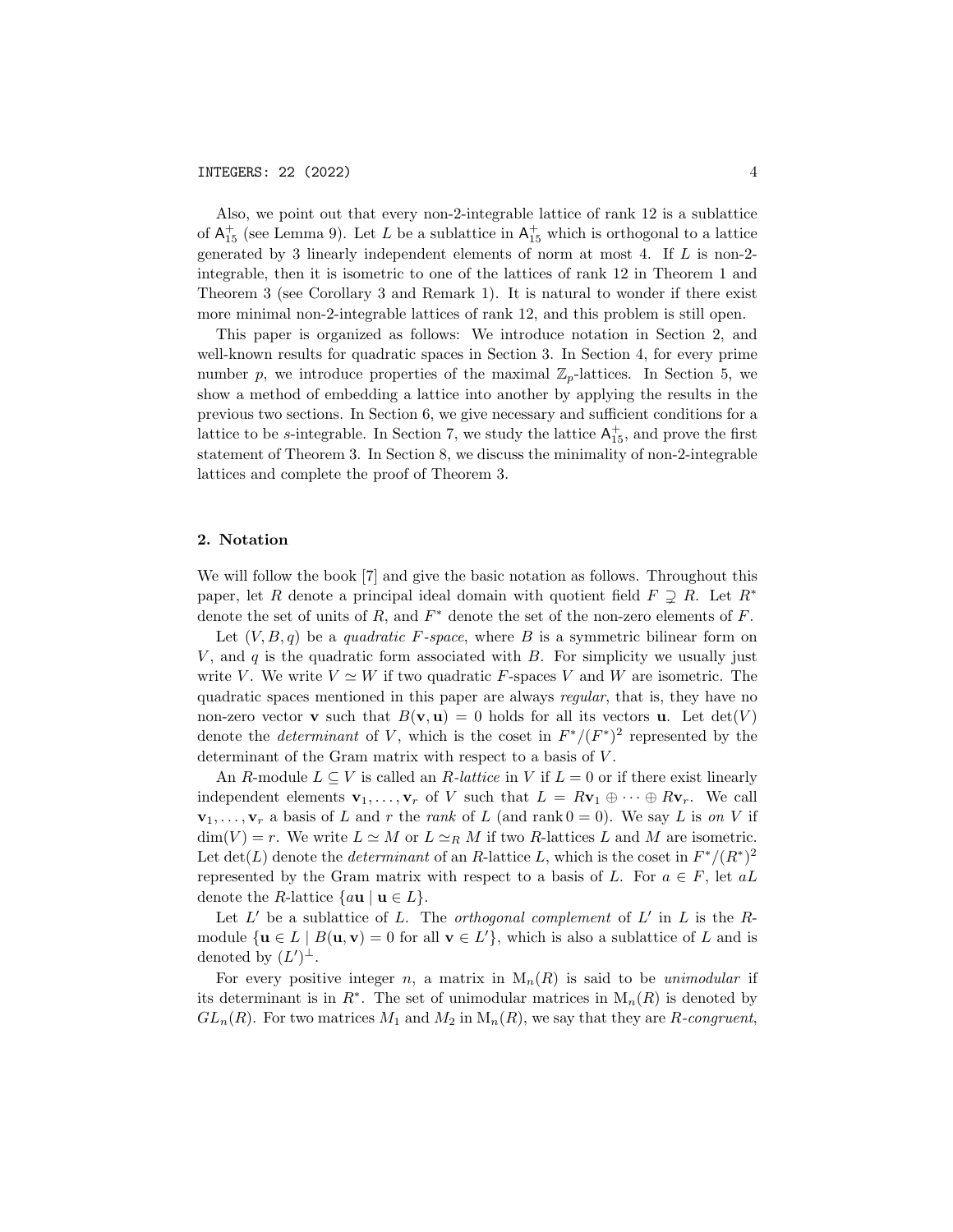denoted by  $M_1 \sim_R M_2$ , if there exists a unimodular matrix  $P \in GL_n(R)$  such that  $P<sup>T</sup>M<sub>1</sub>P = M<sub>2</sub>$ . Given a symmetric matrix M and an R-lattice L (respectively quadratic F-space V), we write  $L \cong M$  (respectively  $V \cong M$ ) if the Gram matrix of L (respectively V) with respect to some basis is  $M$ . Furthermore, an R-lattice L of rank n is said to be unimodular if  $L \cong M$  for some symmetric matrix  $M \in GL_n(R)$ .

In the whole paper, let S be the set of prime numbers. For each  $p \in S$ , let  $\mathbb{Z}_p$ denote the ring of p-adic integers,  $\mathbb{Q}_p$  the field of p-adic numbers,  $\nu_p(a)$  the p-adic order of each  $a \in \mathbb{Q}_p$ , and  $|\cdot|_p$  the p-adic valuation. The set R of real numbers is denoted by  $\mathbb{Q}_{\infty}$ . Furthermore, the *Hilbert symbol*  $(\cdot, \cdot)_p$  over  $\mathbb{Q}_p$  for  $p \in S \cup \{\infty\}$  is defined as

$$
(a,b)_p := \begin{cases} 1 & \text{if } z^2 - ax^2 - by^2 = 0 \text{ has a non-trivial solution } (x,y,z) \text{ in } \mathbb{Q}_p^3, \\ -1 & \text{otherwise} \end{cases}
$$

for  $a, b \in \mathbb{Q}_p^*$ . For each odd prime number p, let  $\delta_p$  denote one of non-square elements of  $\mathbb{Z}_p^*$ . Note that  $\{1,\delta_p\}$  is a complete system of representatives of  $\mathbb{Z}_p^*/(\mathbb{Z}_p^*)^2$  (see [7, Theorem 3.48]).

 $\bigoplus_{i=1}^n \mathbb{Z} \mathbf{v}_i$ . For each  $p \in S \cup \{\infty\}$ , we define the localization  $V_p$  of V at p to Let L be a Z-lattice on the *n*-dimensional Q-quadratic space V; say  $L :=$ be the quadratic  $\mathbb{Q}_p$ -space  $V \otimes \mathbb{Q}_p$ . Moreover, we define the *localization*  $L_p$  of L at p to be the  $\mathbb{Z}_p$ -lattice on  $V_p$  generated by L, that is,

$$
L_p = \bigoplus_{i=1}^n \mathbb{Z}_p \mathbf{v}_i.
$$

In addition, for an orthogonal basis  $(\mathbf{u}_1, \ldots, \mathbf{u}_n)$  of  $V = (V, B, q)$ , the Hasse symbol of  $V$  and that of  $L$  at  $p$  are defined to be

$$
S_p(V) = S_p(L) := \prod_{1 \le i < j \le n} (q(\mathbf{u}_i), q(\mathbf{u}_j))_p \in \{-1, 1\}.
$$

The *signature* of L (respectively V), denoted by  $sign(L)$  (respectively  $sign(V)$ ), is defined by  $r-s$ , where r and s are non-negative integers such that  $L \otimes \mathbb{R} \cong I_r \oplus (-I_s)$ (respectively  $V \otimes \mathbb{R} \cong I_r \oplus (-I_s)$ ). In addition, L (respectively V) is said to be positive definite if  $sign(L) = n$  (respectively  $sign(V) = n$ ).

Let L be an R-lattice on quadratic F-space. Then the R-module  $sL := \{B(\mathbf{v}, \mathbf{u})\}$  $\mathbf{v}, \mathbf{u} \in L$  is called the *scalar ideal* of L, and the R-modular nL generated by  ${q(\mathbf{v}) \mid \mathbf{v} \in L}$  is called the norm ideal of L. Note that  $2(sL) \subseteq nL \subseteq sL$  and  $nL = sL$  if  $2 \in R^*$ .

A Z-lattice L is said to be *integral* if  $sL \subseteq \mathbb{Z}$ . Moreover, an integral Z-lattice L is said to be even if  $nL \subseteq 2\mathbb{Z}$ , and otherwise it is *odd*. Note that every positive definite integral  $\mathbb{Z}$ -lattice is isometric to a positive definite integral  $\mathbb{Z}$ -lattice in  $\mathbb{R}^n$  equipped with the canonical bilinear form for some positive integer  $n$ . For simplicity, we call a positive definite integral Z-lattice equipped with the canonical bilinear form lattice.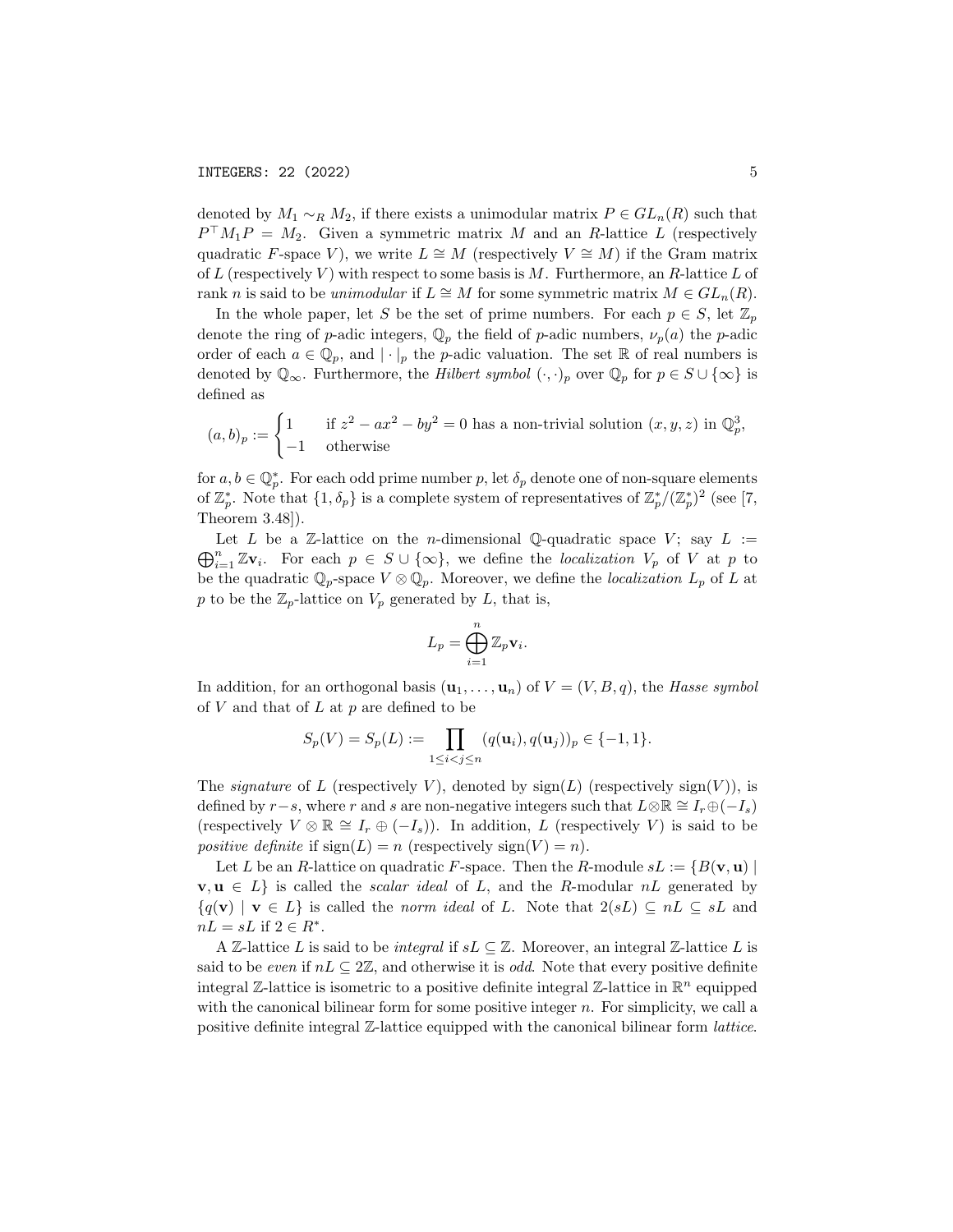#### 3. Quadratic Spaces

In this section we introduce fundamental results for quadratic Q-spaces and quadratic  $\mathbb{Q}_p$ -spaces.

**Theorem 4** ([7, Theorem 4.29]). Let p be a prime number. Two quadratic  $\mathbb{Q}_p$ spaces  $V$  and  $W$  are isometric if and only if

$$
\dim(V) = \dim(W), \ \det(V) = \det(W) \ and \ S_p(V) = S_p(W).
$$

**Theorem 5** ([7, Theorem 4.32]). Let p be a prime number. Then there exists a quadratic  $\mathbb{Q}_p$ -space V with dimension n, determinant  $d = \det(V)$  and Hasse symbol  $s = S_p(V)$  if and only if

$$
(d,s) \neq (1,-1) \text{ or } (n,d,s) \neq (2,-1,-1). \tag{3.1}
$$

For every  $a, b \in \mathbb{Q}^*, (a, b)_p = 1$  for almost all p, that is, there is a finite set S' such that  $(a, b)_p = 1$  for every  $p \in S \setminus S'$ . Moreover,

$$
\prod_{p \in S \cup \{\infty\}} (a, b)_p = 1 \tag{3.2}
$$

holds (see [7, Theorem 5.2]). This immediately implies the following lemma.

**Lemma 1** ([7, Corollary 5.3]). We have  $\prod_{p \in S \cup \{\infty\}} S_p(V_p) = 1$  for every non-zero quadratic  $\mathbb{Q}$ -space V.

**Theorem 6** ([7, Corollary 5.9]). Let V and W be two quadratic  $\mathbb{Q}$ -spaces. Then  $V \simeq W$  if and only if  $V_{\infty} \simeq W_{\infty}$  and  $V_p \simeq W_p$  for each prime number p.

**Theorem 7** ([2, Chapter 6, Theorem 1.3]). Let  $n \geq 2$  and  $d \in \mathbb{Q}^*$ . For each  $p \in S \cup \{\infty\}$ , let  $V_{(p)}$  be an n-dimensional quadratic  $\mathbb{Q}_p$ -space and suppose that

- (1) det( $V_{(p)}$ )  $\in d\mathbb{Q}_p^{*2}$ ,
- (2)  $\prod_{p \in S \cup \{\infty\}} S_p(V_{(p)}) = 1$ , and  $S_p(V_{(p)}) = 1$  for almost all p.

Then there exists a quadratic Q-space V with  $\det(V) = d$ ,  $\text{sign}(V) = \text{sign}(V_{(\infty)})$ and  $V_p \simeq V_{(p)}$  for each  $p \in S$ .

#### 4. Maximality and Existence of  $\mathbb{Z}_p$ -Lattices

Let A be a fractional R-ideal, that is,  $A \subseteq F$  is an R-module, and  $aA \subseteq R$  for some  $a \in R$ . An R-lattice L on a quadratic F-space V is  $A^{(n)}$ -maximal (respectively  $A^{(s)}$ *maximal*) if  $nL \subseteq A$  (respectively  $sL \subseteq A$ ) and for any R-lattice M on V containing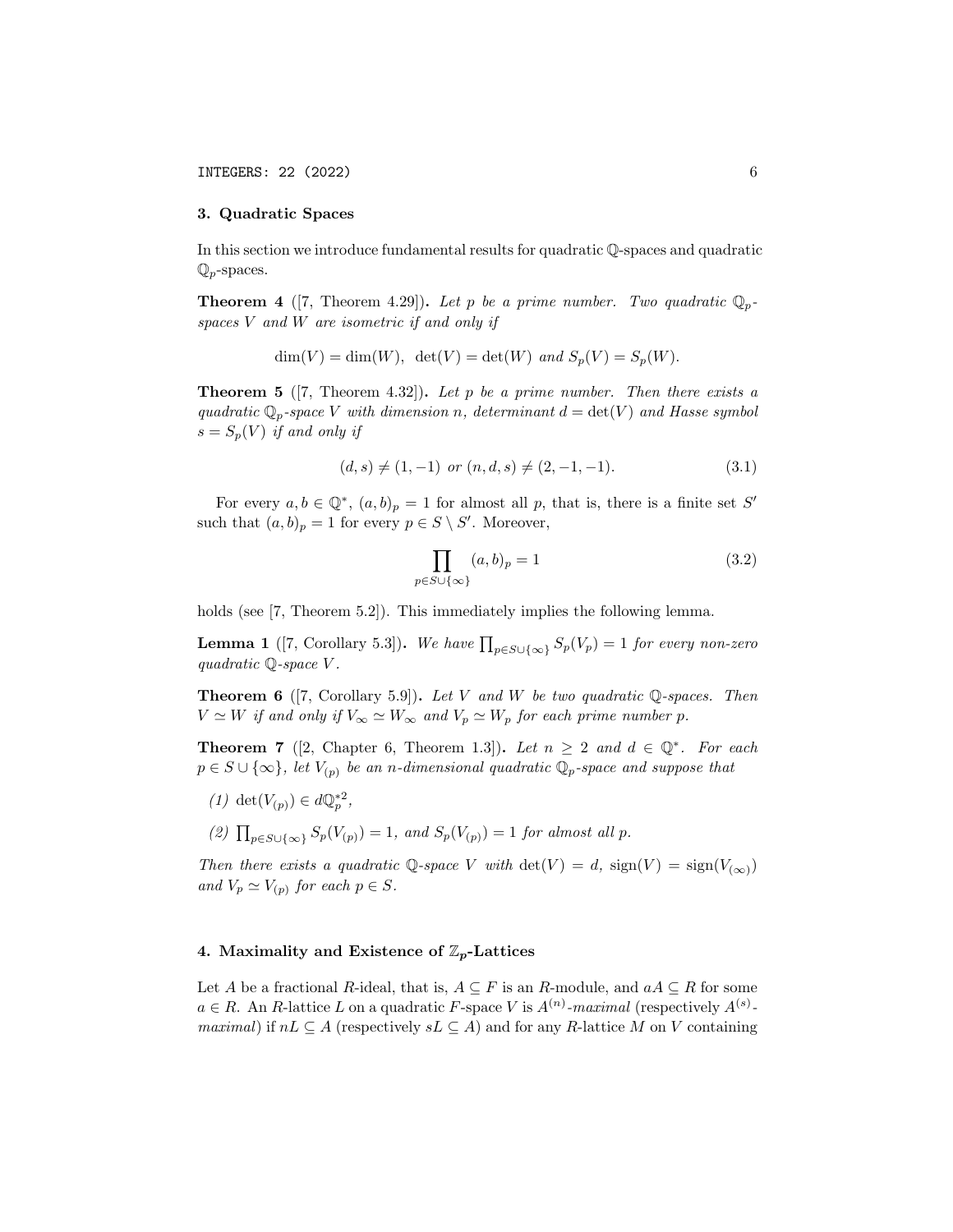L,  $nM \subseteq A$  (respectively  $sM \subseteq A$ ) implies  $M = L$ . Note that for every odd prime number p, a  $\mathbb{Z}_p$ -lattice is  $A^{(n)}$ -maximal if and only if it is  $A^{(s)}$ -maximal. The following lemma shows that  $\mathbb{Z}^{(s)}$ -maximal  $\mathbb{Z}$ -lattices and  $\mathbb{Z}_p^{(s)}$ -maximal  $\mathbb{Z}_p$ -lattices are closely related.

**Lemma 2** ([7, Lemma 9.8]). Let L be a  $\mathbb{Z}$ -lattice on a quadratic  $\mathbb{Q}$ -space V, and let A be a fractional  $\mathbb{Z}$ -ideal. Then L is  $A^{(s)}$ -maximal (respectively  $A^{(n)}$ -maximal) if and only if  $L_p$  is  $A_p^{(s)}$ -maximal (respectively  $A_p^{(n)}$ -maximal) for each prime number  $\mathcal{D}$ .

# 4.1. The Isometry Classes of  $\mathbb{Z}_p^{(s)}$ -Maximal  $\mathbb{Z}_p$ -Lattices for an Odd Prime Number p

The following theorem immediately gives the  $\mathbb{Z}_p^{(s)}$ -maximal  $\mathbb{Z}_p$ -lattices up to isometry.

**Theorem 8** ([7, Theorem 8.8]). Let F be a field with a complete discrete valuation  $|\cdot|$ , and let R be the associated valuation ring. Suppose V is a (regular) quadratic F-space and A is a fractional R-ideal. Then there is only one isometry class of  $A^{(n)}$ -maximal R-lattices on V.

We set  $F := \mathbb{Q}_p$ ,  $R := \mathbb{Z}_p$  and  $|\cdot| := |\cdot|_p$  for each odd prime number p, and then apply this theorem to  $\mathbb{Z}_p$ -lattices. Since the existence of quadratic  $\mathbb{Q}_p$ -spaces is asserted in Theorem 5, we derive the following proposition.

**Proposition 1** ([4, Theorem 4 for odd prime numbers]). Given an odd prime number p, there exists a unique  $\mathbb{Z}_p^{(s)}$ -maximal  $\mathbb{Z}_p$ -lattice on a quadratic  $\mathbb{Q}_p$ -space V if and only if condition (3.1) is satisfied.

**Example 1.** Let  $p$  be an odd prime number and  $n$  a positive integer. As asserted in Proposition 1, we may find a  $\mathbb{Z}_p^{(s)}$ -maximal  $\mathbb{Z}_p$ -lattice on a quadratic  $\mathbb{Q}_p$ -space V if condition (3.1) is satisfied. Actually, a complete system of representatives of isometry classes of  $\mathbb{Z}_p^{(s)}$ -maximal  $\mathbb{Z}_p$ -lattices are enumerated by  $\mathbb{Z}_p$ -lattices  $H_{n,d,\varepsilon}^p$ of rank n, determinant d and Hasse symbol  $\varepsilon$  defined as follows:

$$
H_{n,1,1}^{p} \cong I_{n},
$$
  
\n
$$
H_{n,p,1}^{p} \cong I_{n-1} \oplus (p),
$$
  
\n
$$
H_{n,p\delta_{p},1}^{p} \cong I_{n-1} \oplus (\delta_{p}),
$$
  
\n
$$
H_{n,p\delta_{p},-1}^{p} \cong I_{n-2} \oplus (\delta_{p}) \oplus (p) \ (n \ge 2),
$$
  
\n
$$
H_{n,p\delta_{p},-1}^{p} \cong I_{n-2} \oplus (\delta_{p}) \oplus (p) \ (n \ge 2),
$$
  
\n
$$
H_{n,-\delta_{p},-1}^{p} \cong \begin{cases} I_{n-2} \oplus (p) \oplus (p\delta_{p}) & \text{if } p \equiv 1 \pmod{4}, \\ I_{n-2} \oplus (p) \oplus (p) & \text{if } p \equiv 3 \pmod{4}, \end{cases} (n \ge 2),
$$
  
\n
$$
H_{n,-\delta_{p},-1}^{p} \cong \begin{cases} I_{n-3} \oplus (\delta_{p}) \oplus (p) & \text{if } p \equiv 3 \pmod{4}, \\ I_{n-3} \oplus (\delta_{p}) \oplus (p) \oplus (p) & \text{if } p \equiv 3 \pmod{4}, \\ I_{n-3} \oplus (\delta_{p}) \oplus (p) \oplus (p) & \text{if } p \equiv 3 \pmod{4}, \end{cases} (n \ge 3).
$$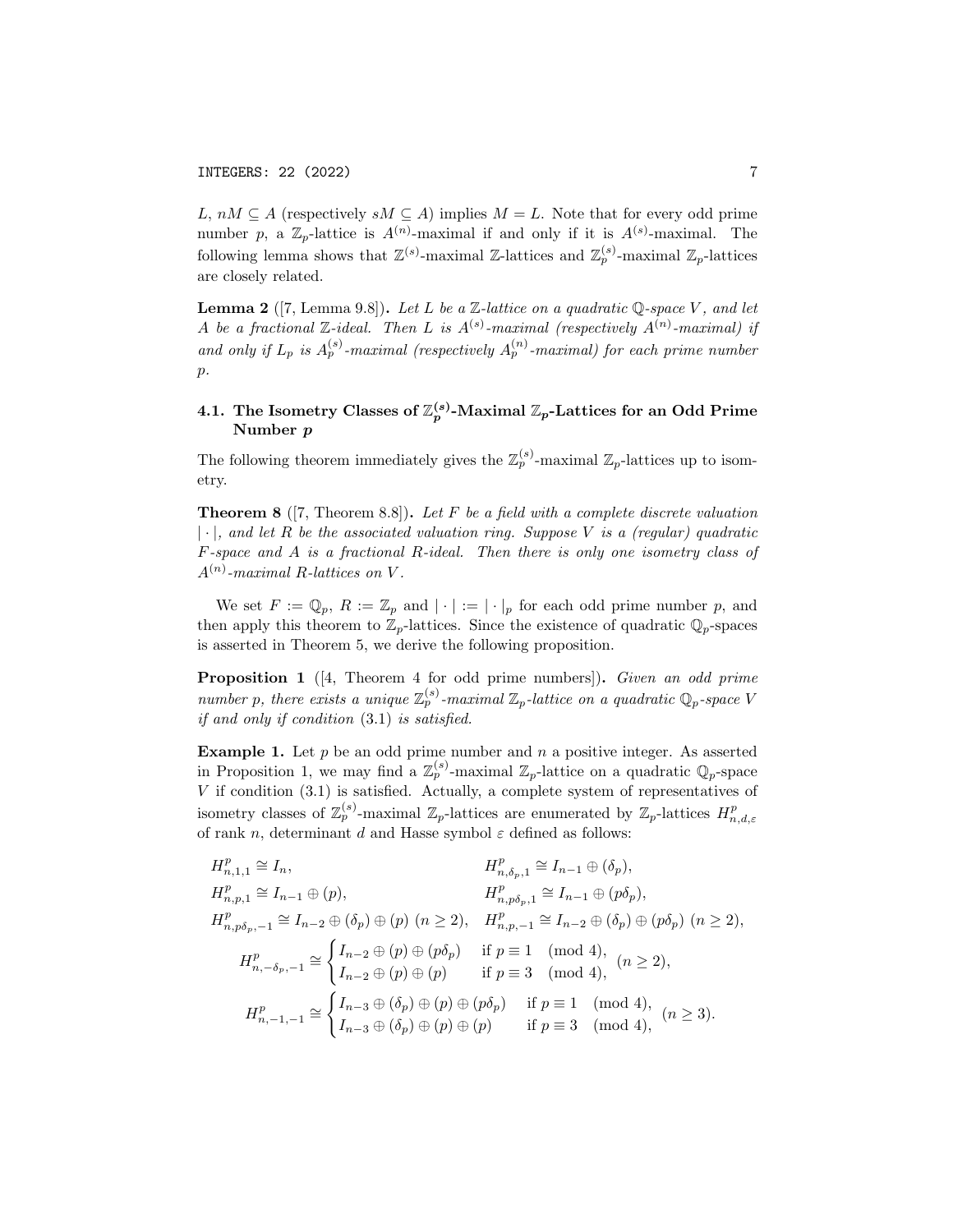## 4.2. Maximality and Existence of  $\mathbb{Z}_2$ -Lattices

In this subsection we introduce fundamental results for  $\mathbb{Z}_2$ -lattices. First, adopting a similar method as in the proof of [3, Proposition 2], we obtain the following result.

**Proposition 2** (cf. [3, Proposition 2]). If a  $\mathbb{Z}_2$ -lattice L is  $\mathbb{Z}_2^{(s)}$ -maximal, then  $\nu_2(\det(L)) = 0 \text{ or } 1.$ 

**Proposition 3.** There exists a  $\mathbb{Z}_2$ -lattice whose norm ideal is  $\mathbb{Z}_2$  on a quadratic  $\mathbb{Q}_p$ -space V if and only if condition (3.1) is satisfied and  $(\dim(V), \det(V), S_2(V)) \neq$  $(2, 3, -1)$ .

*Proof.* We show the necessity by enumerating  $\mathbb{Z}_2$ -lattices  $H_{n,d,\varepsilon}$  of rank n, determinant d and Hasse symbol  $\varepsilon$  as follows:

$$
H_{n,1,1} \cong I_n, \t H_{n,3,1} \cong I_{n-1} \oplus (3), \t H_{n,-1,1} \cong I_{n-1} \oplus (-1),
$$
  
\n
$$
H_{n,1,-1} \cong I_{n-2} \oplus (-I_2) \quad (n \ge 2), \t H_{n,-1,1} \cong I_{n-3} \oplus (-I_3) \quad (n \ge 3),
$$
  
\n
$$
H_{n,3,-1} \cong I_{n-3} \oplus (3I_3) \quad (n \ge 3), \t H_{n,-3,-1} \cong I_{n-2} \oplus (-1) \oplus (3) \quad (n \ge 2),
$$
  
\n
$$
H_{n,2,1} \cong I_{n-1} \oplus (2), \t H_{n,-2,1} \cong I_{n-1} \oplus (-2),
$$
  
\n
$$
H_{n,3,-1} \cong I_{n-1} \oplus (6), \t H_{n,-2,1} \cong I_{n-1} \oplus (-6),
$$
  
\n
$$
H_{n,2,-1} \cong I_{n-2} \oplus (-3) \oplus (-6) \quad (n \ge 2), \t H_{n,-2,-1} \cong I_{n-2} \oplus (-3) \oplus (6) \quad (n \ge 2),
$$
  
\n
$$
H_{n,6,-1} \cong I_{n-2} \oplus (-3) \oplus (-2) \quad (n \ge 2), \t H_{n,-6,-1} \cong I_{n-2} \oplus (-3) \oplus (2) \quad (n \ge 2).
$$

(In fact, they give a complete system of representatives of isometry classes of  $\mathbb{Z}_2^{(s)}$ maximal  $\mathbb{Z}_2$ -lattices with  $nL = \mathbb{Z}_2$ .)

Next we show the sufficiency. Theorem 5 asserts that every quadratic  $\mathbb{Q}_2$ -space satisfies condition (3.1). Thus it suffices to show that there is no  $\mathbb{Z}_2$ -lattice L with  $nL = \mathbb{Z}_2$  and  $(\dim(V), \det(V), S_2(V)) = (2, 3, -1)$ , where  $V = \mathbb{Q}_2 \otimes L$ . By way of contradiction, we suppose that there is such a  $\mathbb{Z}_2$ -lattice L. Since  $nL = \mathbb{Z}_2$ , we have  $L \cong (x) \oplus (y)$  for some  $x \in \mathbb{Z}_2^*$  and  $y \in \mathbb{Z}_2$ . Then

$$
-1 = S_2(V) = (x, y)_2 = (x, -xy)_2 = (x, -\det(V))_2 = (x, -3)_2 = 1.
$$

This is a contradiction, and the desired result follows.

 $\Box$ 

Note that a  $\mathbb{Z}_2$ -lattice L with the Gram matrix  $(2) \oplus (6)$  satisfies that  $\det(L) = 3$ and  $S_2(L) = -1$ .

## 5. Embedding Theory

One useful way to investigate lattices is embedding a lattice into another wellknown lattice. In this section, we aim to prove Theorem 2 and Theorem 10 which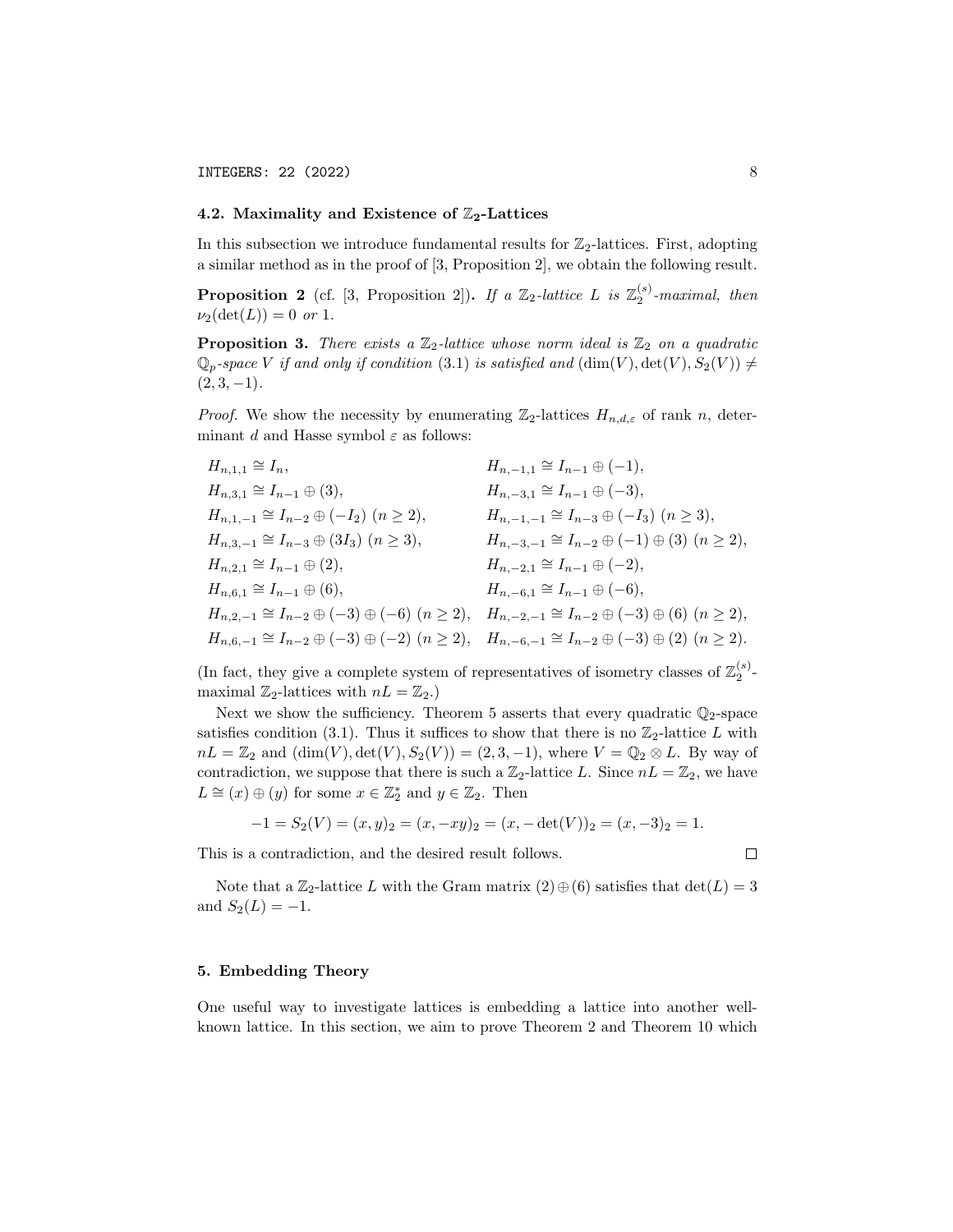give conditions for a given lattice to be embedded into a unimodular lattice and an odd unimodular lattice, respectively.

## 5.1. Hasse Symbols of Unimodular Lattices and Unimodular  $\mathbb{Z}_p$ -Lattices

In this subsection we introduce the Hasse symbols of unimodular lattices and unimodular  $\mathbb{Z}_n$ -lattices.

**Lemma 3.** Let p be an odd prime number. Suppose that L is a unimodular  $\mathbb{Z}_p$ lattice on the n-dimensional quadratic  $\mathbb{Q}_p$ -space V. Then  $S_p(V) = 1$ . In particular, *if* det(*L*) = 1, then  $L \cong I_n$ .

*Proof.* Let G be the Gram matrix of L with respect to some basis. Since p is an odd prime, G is  $\mathbb{Z}_p$ -congruent to a diagonal matrix D in  $M_n(\mathbb{Z}_p)$  (see [5, p. 369]). Then the diagonal entries of D are units in  $\mathbb{Z}_p$  as  $\det(G) \in \mathbb{Z}_p^*$ . Note that  $(a, b)_p = 1$  for any  $a, b \in \mathbb{Z}_p^*$ . This implies  $\prod_{i < j} (D_{ii}, D_{jj})_p = 1$ , and thus  $S_p(L) = 1$ . This is the desired result.

Next, we suppose that  $\det(L) = 1$ . By the previous argument, we have  $S_p(L) = 1$ . Since L is a  $\mathbb{Z}_p^{(s)}$ -maximal  $\mathbb{Z}_p$ -lattice, Proposition 1 forces  $L \simeq H_{n,1,1}^p \cong I_n$ .  $\Box$ 

We remark that this lemma can also be proved by a classification of  $\mathbb{Z}_p^{(s)}$ -maximal  $\mathbb{Z}_p$ -lattices for each odd prime number p in Example 1.

Lemma 4. Suppose that there exists a unimodular lattice on the n-dimensional quadratic Q-space V. Then  $\det(V_p) = 1$ ,  $S_p(V_p) = 1$  for every prime number p.

*Proof.* Let L be a unimodular lattice on V. Since  $det(L) = 1$ , we find that  $L_p$  is a unimodular  $\mathbb{Z}_p$ -lattice on  $V_p$  with  $\det(L_p) = 1$ . This implies that  $\det(V_p) = 1$ for each  $p \in S$ . From Lemma 3, we find that  $S_p(V_p) = 1$  if p is odd. Note that  $S_{\infty}(V \otimes \mathbb{Q}_{\infty}) = 1$  as L is positive definite. Theorem 1 shows that  $S_2(V_2) = 1$ .  $\Box$ 

## 5.2. Embedding a Quadratic Space

In order to embed Z-lattices, it is essential to embed quadratic Q-spaces. In this subsection we aim to prove Proposition 4, which will be used in the next subsection.

**Lemma 5.** Let p be a prime number, and m and n positive integers with  $m >$ n. Suppose that V is an n-dimensional quadratic  $\mathbb{Q}_p$ -space. Then there exists a quadratic  $\mathbb{Q}_p$ -space U which satisfies  $V \perp U \cong I_m$ , if and only if there exists a quadratic  $\mathbb{Q}_p$ -space U with

$$
(\dim(U), \det(U), S_p(U)) = (m - n, \det(V), S_p(V)(\det(V), \det(V))_p).
$$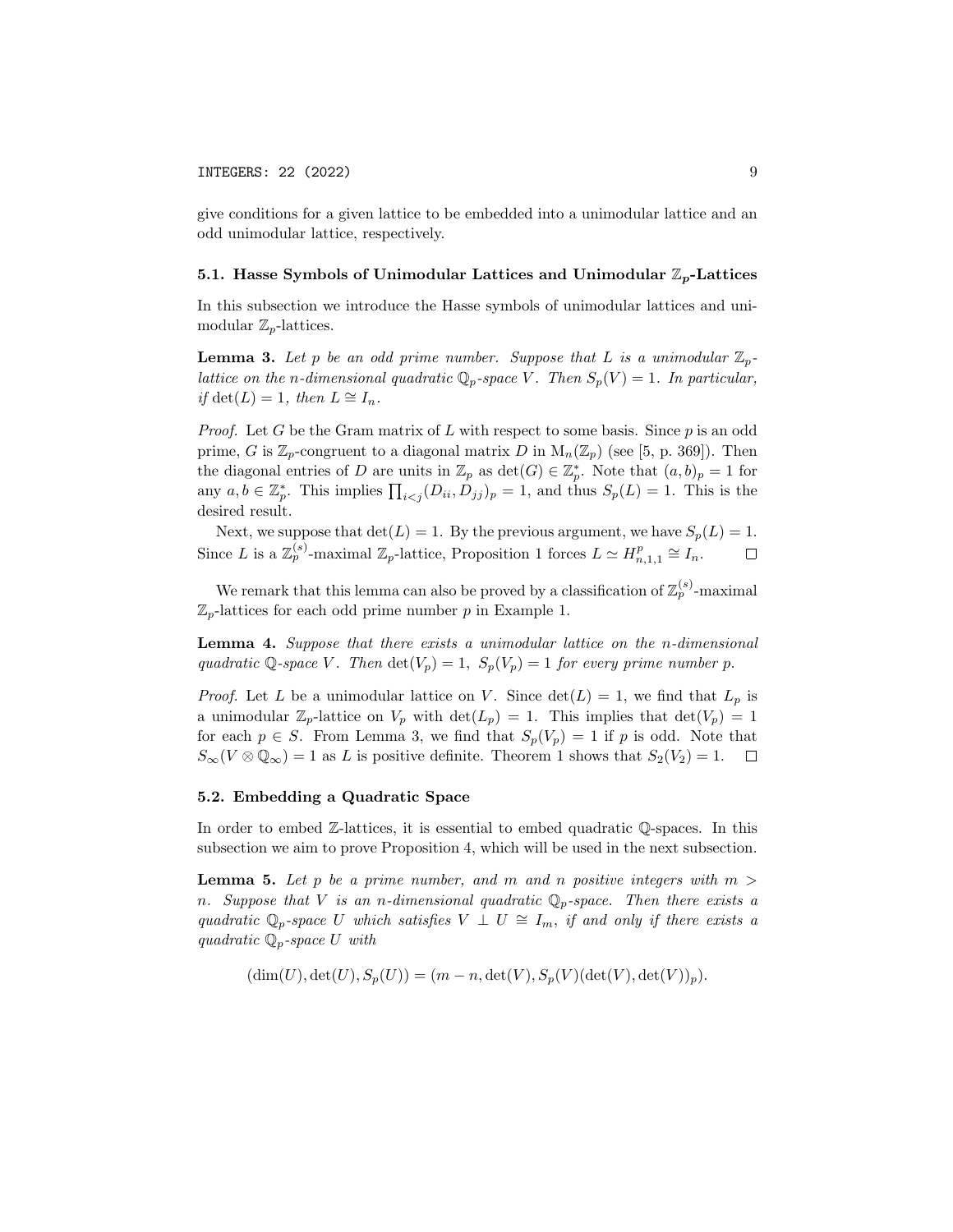*Proof.* Let U be a quadratic  $\mathbb{Q}_p$ -space U. Then  $V \perp U \cong I_m$  if and only if  $\dim(V)$  +  $\dim(U) = m$ ,  $\det(V) \det(U) = 1$  and  $S_p(V)S_p(U)(\det(V), \det(U))_p = 1$  by Theorem 4. Since  $(\det(V), \det(V))_p(\det(V), \det(U))_p = (\det(V), \det(V) \det(U))_p =$  $(\det(V), 1)_p = 1$  holds, the desired result follows.  $\Box$ 

**Lemma 6.** Let p be a prime number, and m and n positive integers with  $m \geq$ n. Suppose that V is an n-dimensional quadratic  $\mathbb{Q}_p$ -space. Then there exists an  $(m - n)$ -dimensional quadratic  $\mathbb{Q}_p$ -space U such that  $V \perp U \cong I_m$  if and only if one of the following is satisfied:

(1)  $m = n$ ,  $\det(V) = 1$  and  $S_p(V) = 1$ .

(2) 
$$
m = n + 1
$$
, and  $S_p(V)(\det(V), \det(V))_p = 1$ .

(3) 
$$
m = n + 2
$$
, and  $S_p(V) = \begin{cases} 1 & \text{if } p > 2 \text{ and } \det(V) = -1, \\ -1 & \text{if } p = 2 \text{ and } \det(V) = -1. \end{cases}$ 

$$
(4) \, m \ge n+3.
$$

Proof. This follows from Theorem 5 and Lemma 5 immediately.

**Lemma 7.** Let m and n be positive integers with  $m \geq n$ . Suppose that V is an n-dimensional quadratic  $\mathbb{Q}$ -space with sign(V) = n. Then there exists an  $(m - n)$ dimensional quadratic Q-space U such that

$$
V \perp U \cong I_m \tag{5.1}
$$

if and only if for each prime number p, there exists a quadratic  $\mathbb{Q}_p$ -space  $U_{(p)}$  such that

$$
V_p \perp U_{(p)} \cong I_m. \tag{5.2}
$$

*Proof.* If  $m = n$ , then Theorem 6 implies the desired result. Hence we assume that  $m > n$ . Only the sufficiency needs to be proved. Suppose that there exists a quadratic  $\mathbb{Q}_p$ -space  $U_{(p)}$  such that (5.2) holds for each prime number p. Then by Lemma 5, we find that  $\det(U_{(p)}) = \det(V_p) \in \det(V) \mathbb{Q}_p^{*2}$  and

$$
S_p(U_{(p)}) = S_p(V)(\det(V), \det(V))_p.
$$

Define  $U_{(\infty)} \cong I_{m-n}$ . Then  $\det(U_{(\infty)}) = 1 \in \det(V) \mathbb{Q}_{\infty}^{*2}$  as V is positive definite. Now condition (1) of Theorem 7 is satisfied. By Lemma 1 and (3.2), condition (2) of Theorem 7 is also satisfied and thus there exists a quadratic  $\mathbb{Q}$ -space U with  $sign(U) = m - n$  whose localization  $U_p$  is isometric to  $U_{(p)}$  for each prime number p. This implies that

$$
(V \perp U)_p = V_p \perp U_p \simeq V_p \perp U_{(p)} \cong I_m
$$
 for each prime number p.

Using Theorem 6, we obtain  $V \perp U \cong I_m$ .

 $\Box$ 

 $\Box$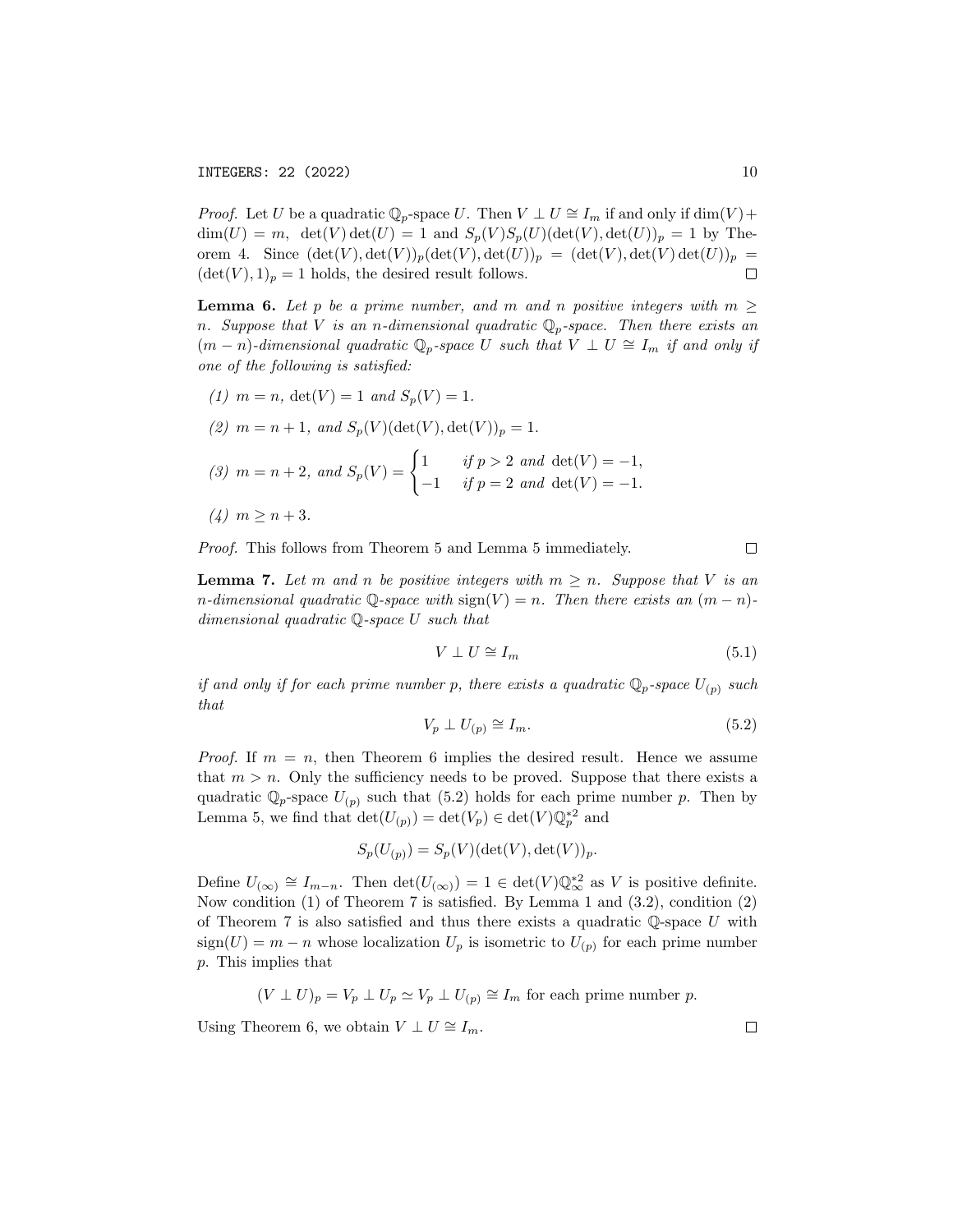Combining Lemma 6 and Lemma 7, we have the following proposition.

**Proposition 4.** Let m be a positive integer greater than n. Suppose that  $V$  is an n-dimensional quadratic  $\mathbb{Q}$ -space with  $sign(V) = n$ . Then there exists an  $(m - n)$ dimensional quadratic Q-space U such that  $V \perp U \cong I_m$  if and only if one of the conditions  $(1)$ – $(4)$  in Theorem 2 is satisfied.

#### 5.3. Embedding a Positive Definite Integral Z-Lattice

In this subsection we combine results in the previous subsections with Sections 3 and 4, and prove Theorem 2 and Theorem 10. In addition, Corollary 1 shows that a lattice can be embedded into a unimodular lattice if its determinant satisfies certain conditions.

**Lemma 8.** Let  $n > 2$  be an integer. Suppose that V is an n-dimensional positive definite quadratic Q-space. Then the following are equivalent.

- $(1)$  There exists a unimodular lattice on V.
- (2) For each prime number p, the localization  $V_p$  of V satisfies  $det(V_p) = 1$  and  $S_p(V_p) = 1.$
- (3) Every  $\mathbb{Z}^{(s)}$ -maximal  $\mathbb{Z}$ -lattice on V is unimodular.
- $(4) V \cong I_n$ .

*Proof.* First we see that (1) implies (2) by Lemma 4. Next, (3) clearly implies (1). Also, (2) and (4) are equivalent by Theorem 6. We prove that (2) implies (3). Let L be a  $\mathbb{Z}^{(s)}$ -maximal  $\mathbb{Z}$ -lattice on V. If p is an odd prime number, then we have  $V_p \cong I_n$  by Theorem 4. This together with Proposition 1 implies  $L_p \cong I_n$ . Next we consider the case of  $p = 2$ . By Proposition 2,  $\nu_2(\det(L_2)) \in \{0,1\}$  follows. This together with  $\det(V_2) = 1$  implies that  $\nu_2(\det(L_2)) = 0$ . Therefore  $\det(L_p) \in \mathbb{Z}_p^*$ for every prime number p, and  $\det(L) \in \bigcap_{p \in S} (\det(L_p) \cap \mathbb{Z}) = \{1, -1\}.$  This shows that  $L$  is unimodular.  $\Box$ 

Theorem 2 follows from Proposition 4 and Lemma 8. As a corollary of Theorem 2, we immediately derive the following corollary.

**Corollary 1.** Suppose that L is a lattice of rank n and  $\det(L) = p_1^{\alpha_1} \cdots p_t^{\alpha_t} d$ , where  $p_1 < p_2 < \cdots < p_t$  are odd prime numbers,  $\alpha_1, \ldots, \alpha_t$  are positive even numbers, and d is an integer with  $gcd(d, p_1 \cdots p_t) = 1$ . Then L is a sublattice of a unimodular lattice of rank  $n + 2$ , if the following conditions are satisfied:

- (1) For each odd prime number  $p \in S \{p_1, \ldots, p_t\} \cup \{2\}, \nu_p(d)$  is odd if  $\nu_p(d) > 0$ .
- (2) For each odd prime number  $p \in \{p_1, \ldots, p_t\}$ , the Legendre symbol  $\left(\frac{-d}{p}\right)$  equals −1.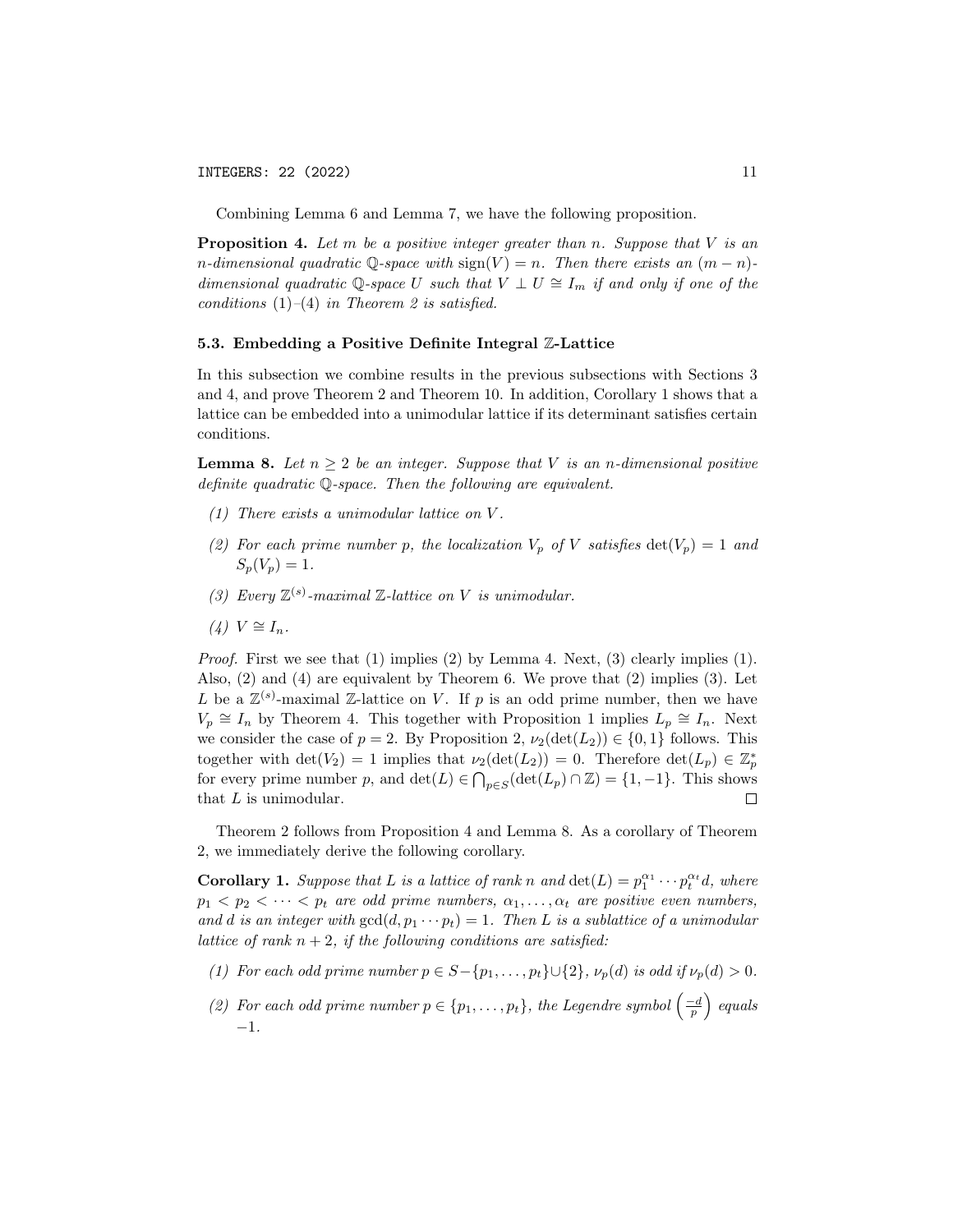INTEGERS: 22 (2022) 12

(3) 
$$
d/2^{\nu_2(d)} \not\equiv -1 \pmod{8}
$$
 if  $\nu_2(d)$  is even.

*Proof.* Let  $V = L \otimes \mathbb{Q}$  be the *n*-dimensional quadratic Q-space. Let  $S' = \{p \in \mathbb{Q}\}$  $S | \nu_p(d)$  is odd}. If  $p \in S - S' \cup \{2, p_1, \ldots, p_t\}$ , then  $L_p$  is unimodular, and hence  $S_p(V) = 1$  by Lemma 3. Next we easily show that for each  $p \in S' \cup \{2, p_1, \ldots, p_t\},$  $\det(V_p) \neq 1$ . Following from condition (2) of Theorem 2, we have the result immediately.  $\Box$ 

**Theorem 9** ([7, Theorem 9.4]). Let L be a  $\mathbb{Z}$ -lattice on the n-dimensional quadratic Q-space V. Suppose T is a finite subset of S, and suppose that for each  $p \in T$ , a  $\mathbb{Z}_p$ -lattice  $M_{(p)}$  is given on  $V_p$ . Then there is a  $\mathbb{Z}$ -lattice  $L'$  on V such that

$$
L'_p = \begin{cases} M_{(p)} & \text{if } p \in T, \\ L_p & \text{if } p \in S - T. \end{cases}
$$

**Theorem 10.** Let  $m$  be a positive integer. Suppose that  $L$  is a lattice on the ndimensional quadratic Q-space V and one of the conditions  $(1)-(4)$  in Theorem 2 is satisfied. Then L is a sublattice of an odd unimodular lattice of rank m if one of the following holds:

- $(1)$  L is odd,
- (2)  $m = n + 2$  and  $(\det(V_2), S_2(V_2)) \neq (3, 1),$
- (3)  $m \ge n+3$ .

Proof. While L is odd, the desired result holds immediately by Theorem 2. So now we may assume  $m = n + 2$ , the condition (3) in Theorem 2 is satisfied, and  $(\det(V_2), S_2(V_2)) \neq (3, 1)$ . By Proposition 4, we find that there exists a 2dimensional quadratic Q-space U such that

$$
V \perp U \cong I_{n+2}.
$$

Let N be an integral Z-lattice on U. Since  $(\det(U_2), S_2(U_2)) \neq (-1, -1)$  by Theorem 5 and

$$
(\det(U_2), S_2(U_2)) = (\det(V_2), S_2(V_2)(\det(V_2), \det(V_2))_2) \neq (3, -1),
$$

Proposition 3 implies that there exists a  $\mathbb{Z}_2$ -lattice H with  $nH = \mathbb{Z}_2$  on  $U_2$  so that  $U_2 \simeq \mathbb{Q}_2 \otimes H$ . Using Theorem 9, we find that there exists a Z-lattice N' such that

$$
N_p' = \begin{cases} H & \text{if } p = 2, \\ N_p & \text{if } p > 2. \end{cases}
$$

Since  $(sN')_p = sN'_p \subseteq \mathbb{Z}_p$  for every prime number p, we have that  $sN' \subseteq \bigcap_{p \in S} (\mathbb{Z}_p \cap$  $\mathbb{Q}$ ) = Z, and hence N' is integral. Moreover, N' is odd as  $nN'_2 = nH = \mathbb{Z}_2$ . Let

$$
M=L\perp N'.
$$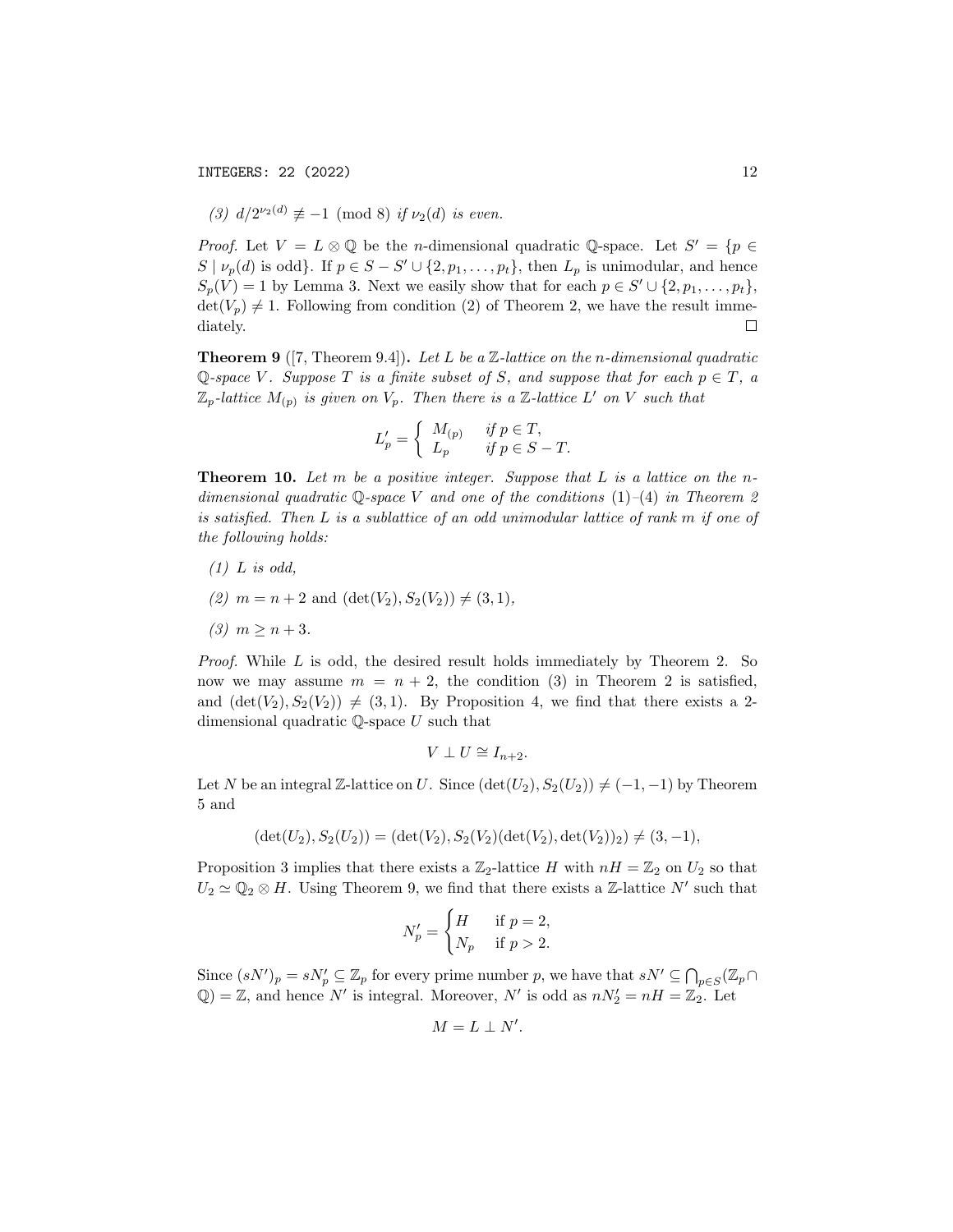Note that the integral Z-lattice M is odd and the quadratic Q-space  $M \otimes \mathbb{Q}$  is isometric to  $I_{n+2}$ . A  $\mathbb{Z}^{(s)}$ -maximal  $\mathbb{Z}$ -lattice on  $M \otimes \mathbb{Q}$  which contains M is a desired odd unimodular Z-lattice by Lemma 8.

If  $m \geq n+3$ , then the desired result holds in a similar way.  $\Box$ 

## 5.4. Applications

In this subsection, we prove Corollary 2 which gives a sufficient condition for a lattice of rank 12 to be 2-integrable and Corollary 3 which explains how to find candidates for non-2-integrable lattices of rank 12.

The unimodular lattices of rank up to 25 are completely classified (see [5, Chapter 16–18]). Conway and Sloane [4] studied the s-integrability of unimodular lattices among them. The following theorems are a part of their results.

**Theorem 11** ([4, Proof of Theorem 12]). Every unimodular lattice of rank up to 14 is 2-integrable.

**Theorem 12** ([4, Theorem 13]). The lattice  $A_{15}^+$  is a non-2-integrable unimodular lattice of rank 15.

Note that a lattice is said to be irreducible if it is not the orthogonal sum of two non-zero lattices. As  $A_{15}^+$  is the unique irreducible unimodular lattice of rank 15 (see [5, p. 49]), following from Theorems 11, 12 and 2, we have the following lemma.

**Lemma 9.** The lattice  $A_{15}^+$  is the unique unimodular lattice of rank 15 which is not 2-integrable. In particular, every non-2-integrable lattice of rank 12 is a sublattice  $in$   $A_{15}^+$ .

We derive the following corollary from Corollary 1:

Corollary 2. Suppose that L is a non-2-integrable lattice of rank 12 and determinant at most 27. Then the determinant of  $L$  is equal to one of 7, 15, 18, 23 or 25.

*Proof.* Let L be a lattice of rank 12. Suppose that  $\det(L)$  is not equal to 7, 15, 18, 23 or 25. Then Corollary 1 implies that  $L$  is contained in a unimodular lattice of rank 14. This together with Theorem 11 implies that L is 2-integrable.  $\Box$ 

We will use Corollary 2 to obtain Corollary 3, which gives candidates for non-2 integrable lattices. To prepare for the proof of it, we introduce some terminology and a lemma. For a lattice L, its dual is the lattice  $\{u \in L \otimes \mathbb{Q} \mid (u, v) \in \mathbb{Z} \text{ for all } v \in L\},\$ and we denote it by  $L^*$ . Let  $L$  be a lattice, and  $M$  a sublattice of it. The lattice M is said to be *primitive* if  $M = M^* \cap L$ .

**Lemma 10** ([6, Proposition 1.2]). Let L be a unimodular lattice and M be its primitive sublattice. Then, the determinant of  $M$  is equal to that of the sublattice  $M^{\perp}$  orthogonal to M in L.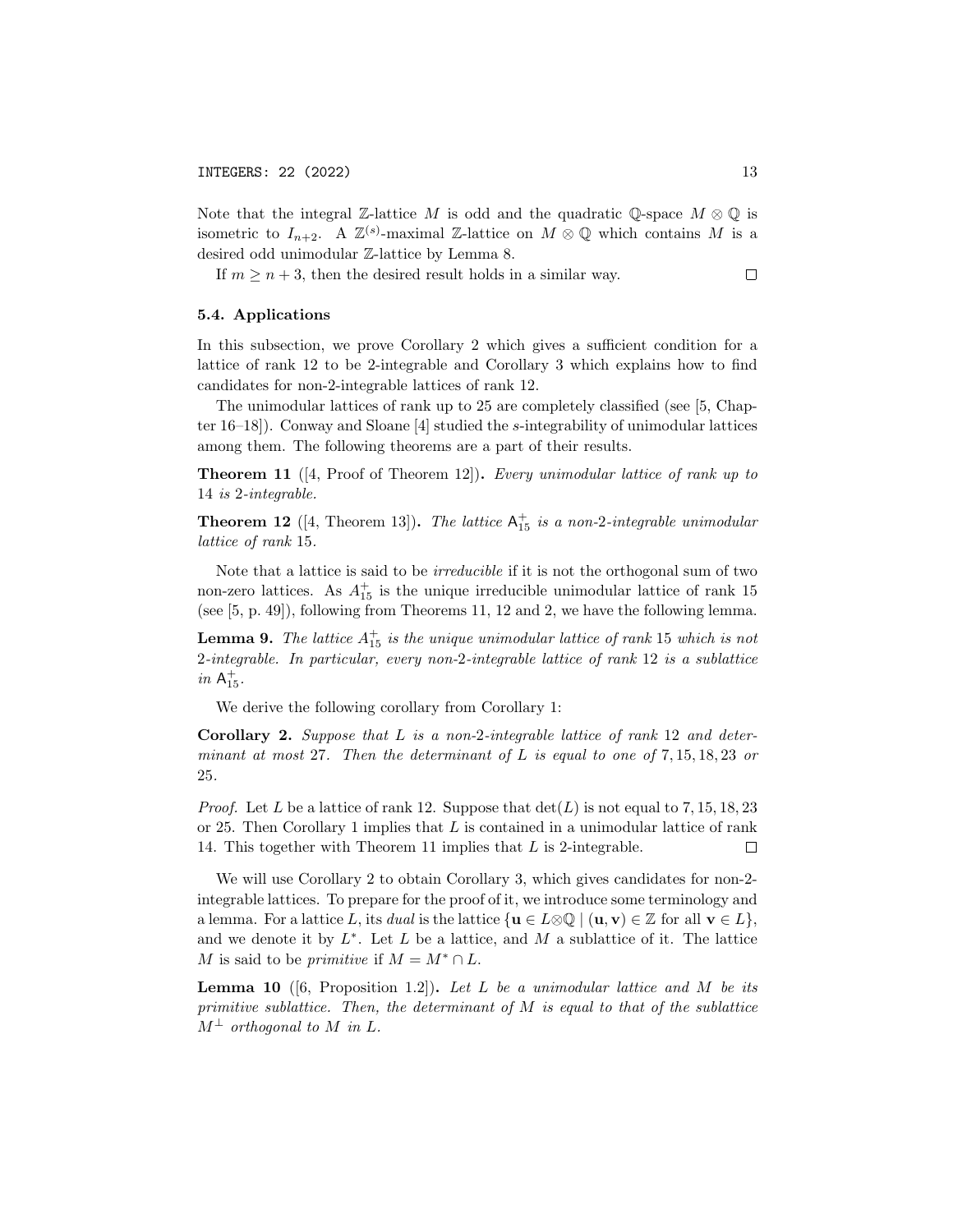**Corollary 3.** Let M be a sublattice in  $A_{15}^+$  which is generated by 3 linearly independent elements of norm 3, and L be the sublattice orthogonal to M in  $\mathsf{A}^+_{15}$ . If L is non-2-integrable, then it is isometric to one of the lattices of rank 12 in Theorem 1 and Theorem 3.

Proof. We enumerate the positive definite matrices of order 3 all of whose diagonal entries are 3 and off-diagonal entries are in  $\{-2, -1, 0, 1, 2\}$ . Let G be the set of these matrices. It is verified that G is  $\mathbb{Z}$ -congruent to either the matrix (1.1) or (1.2) for each  $G \in \mathcal{G}$  with  $\det(G) \in \{7, 15\}$ . Hence it suffices to show that, if  $\det(M) \neq 7, 15$ , then L is 2-integrable.

Suppose that  $\det(M) \neq 7, 15$ . Note that the Gram matrix with respect to some basis of M is contained in G. By calculating the determinants of all matrices in  $\mathcal{G}$ , we have

 $\det(M) \in \{3, 5, 8, 12, 13, 16, 20, 21, 24, 27\}.$ 

Set  $P := (M \otimes \mathbb{Q}) \cap \mathsf{A}_{15}^+$ . Then P is primitive in  $\mathsf{A}_{15}^+$  since  $P^* \cap \mathsf{A}_{15}^+ \subset (P \otimes \mathbb{Q}) \cap \mathsf{A}_{15}^+$  $(M \otimes \mathbb{Q}) \cap A_{15}^+ = P$ . Lemma 10 implies  $\det(L) = \det(P)$  since  $L = M^{\perp} = P^{\perp}$  in  $\mathsf{A}^+_{15}$ . In addition, we have  $\det(M) = \det(P)[P:M]^2$ . Hence we see that

$$
\det(L) = \det(P) \in \{1, 2, 3, 4, 5, 6, 8, 12, 13, 16, 20, 21, 24, 27\}.
$$

This together with Corollary 2 implies that L is 2-integrable.

Remark 1. It is a natural question to ask if we can obtain more candidates for non-2-integrable lattices of rank 12 in  $\mathsf{A}^+_{15}$ . By using a computer, we derive a better result than Corollary 3 as follows. As will be discussed in Lemma 13, it is possible to enumerate the lattices in  $A_{15}^+$  each of which is orthogonal to a lattice of rank 3 generated by 3 linearly independent elements of norm at most 4. Since we can judge whether a given lattice is 2-integrable by solving (with a computer) a corresponding system of linear equations, it turns out that there is no non-2-integrable lattice among them except the non-2-integrable lattices obtained in Theorem 1 and Theorem 3. Now we may not immediately verify this result without a computer.

#### 6. The s-Integrability and Eutactic Stars of Scale s

Since it is difficult to determine whether a lattice is s-integrable from its definition, Conway and Sloane [4] gave equivalent conditions for a given lattice to be s-integrable in terms of eutactic stars. Here we introduce them. Hereafter, we let  $e_i$  denote the vector of which the *i*-th entry is 1 and the others are 0.

**Definition 2.** Let s be a positive integer. For positive integers  $m \ge n$ , let  $\rho$  be the **Definition 2.** Let s be a positive integer. For positive integers  $m \ge n$ , let  $p$  be the orthogonal projection from  $\mathbb{R}^m$  to an *n*-dimensional subspace. Then vectors  $\rho(\sqrt{s} \cdot \vec{n})$ 

 $\Box$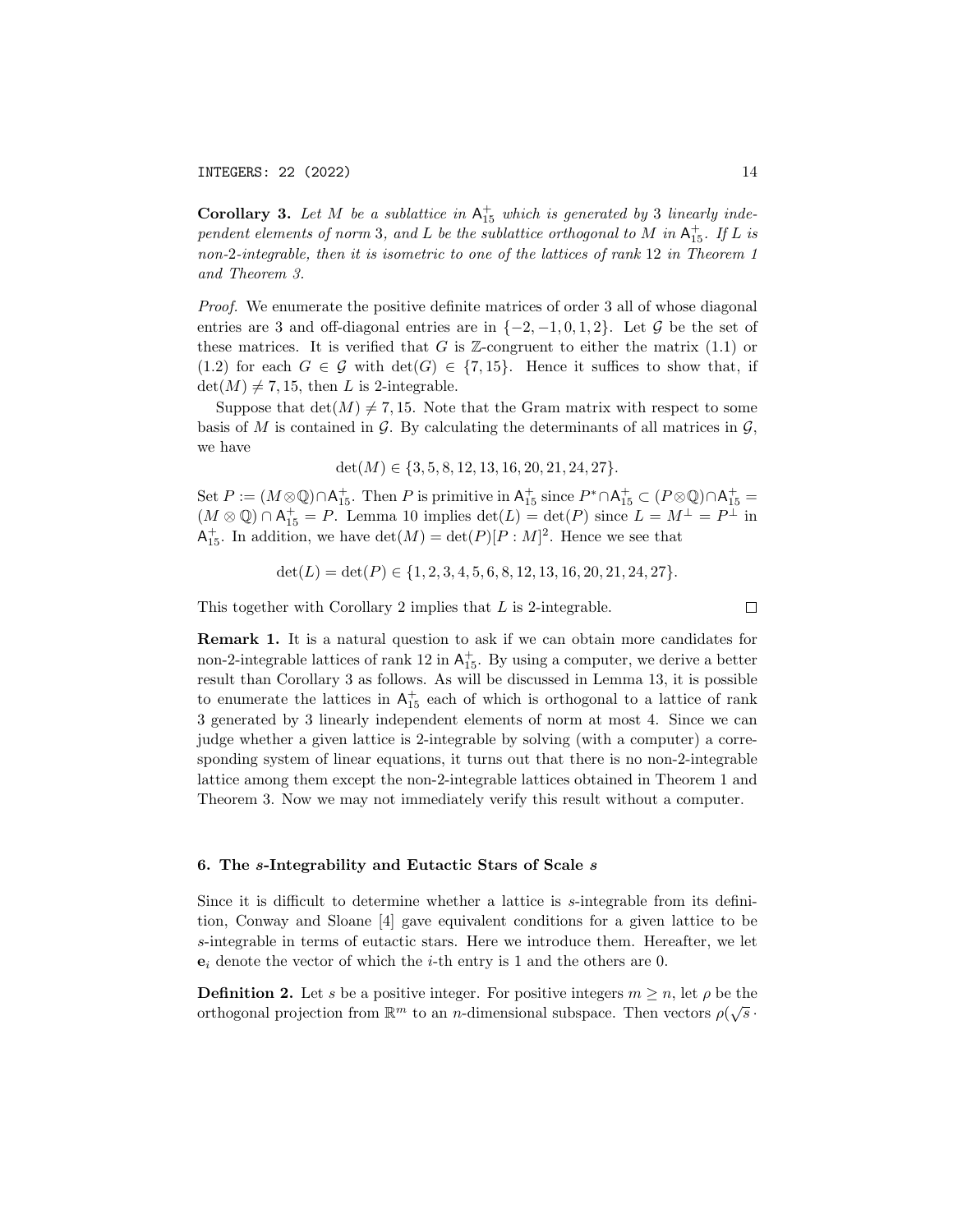$\mathbf{e}_1), \ldots, \rho(\sqrt{s} \cdot \mathbf{e}_m)$  (with repetitions allowed) are said to form an  $(n$ -dimensional) eutactic star (of scale s).

Most proofs of non-s-integrability of a given lattice are reduced to arguments using the following theorem and lemma.

**Theorem 13** ([4, Theorem 3]). Let s be a positive integer. A lattice L of rank n is s-integrable if and only if its dual  $L^*$  contains an n-dimensional eutactic star of scale s.

**Lemma 11** ([4, pp. 215–216]). A necessary and sufficient condition for  $\mathbf{s}_1, \ldots, \mathbf{s}_m \in$  $\mathbb{R}^n$  to be an n-dimensional eutactic star of scale s is that, for each  $\mathbf{w} \in \mathbb{R}^n$ ,

$$
\sum_{i=1}^{m} (\mathbf{w}, \mathbf{s}_i)^2 = s(\mathbf{w}, \mathbf{w}).
$$
\n(6.1)

According to the following lemma, determining whether a lattice is s-integrable is equivalent to judging the existence of a non-negative integer solution of a system of linear equations. Hence, it can be determined by computer if the number of variables is few.

**Lemma 12.** Let s be a positive integer, L a lattice with a basis  $\mathbf{w}_1, \ldots, \mathbf{w}_n$ , and  $\mathbf{u}_1, \ldots, \mathbf{u}_N$  the pairwise distinct vectors in  $L^*$  of norm at most s. Then L is sintegrable if and only if the following system of equations has a non-negative integer solution  $(x_1, \ldots, x_N)$ :

$$
\sum_{k=1}^{N} (\mathbf{w}_i + \mathbf{w}_j, \mathbf{u}_k)^2 x_k = s(\mathbf{w}_i + \mathbf{w}_j, \mathbf{w}_i + \mathbf{w}_j) \quad (i, j = 1, \dots, n). \tag{6.2}
$$

*Proof.* Theorem 13 asserts that L is s-integrable if and only if  $L^*$  contains an ndimensional eutactic star of scale s. Thus it is sufficient to show that the two conditions, namely, that the dual lattice  $L^*$  contains an *n*-dimensional eutactic star of scale s and that Equation (6.2) has a non-negative integer solution, are equivalent.

Suppose that  $\mathbf{s}_1,\ldots,\mathbf{s}_m$  in  $L^*$  is a eutactic star of scale s. As  $(\mathbf{s}_i,\mathbf{s}_i) \leq s$  for each i, we have  $\mathbf{s}_1, \ldots, \mathbf{s}_m \in \{\mathbf{u}_1, \ldots, \mathbf{u}_N\}$ . Now applying Lemma 11, we find that a solution  $(x_1, \ldots, x_N)$  of Equation (6.2) can be given by setting  $x_j = |\{i \mid s_i = u_j\}|$ for  $j = 1, \ldots, N$ .

Now suppose  $(x_1, \ldots, x_N)$  is a non-negative integer solution for Equation (6.2). Then the multiple set  $\{\mathbf u_1^{(x_1)}, \ldots, \mathbf u_N^{(x_N)}\}$ , where  $\mathbf u_i^{(x_i)}$  denotes  $x_i$  copies of vector  $\mathbf u_i$ , is a eutactic star of scale  $s$  in  $L^*$  by using Lemma 11 again. This completes the proof. $\Box$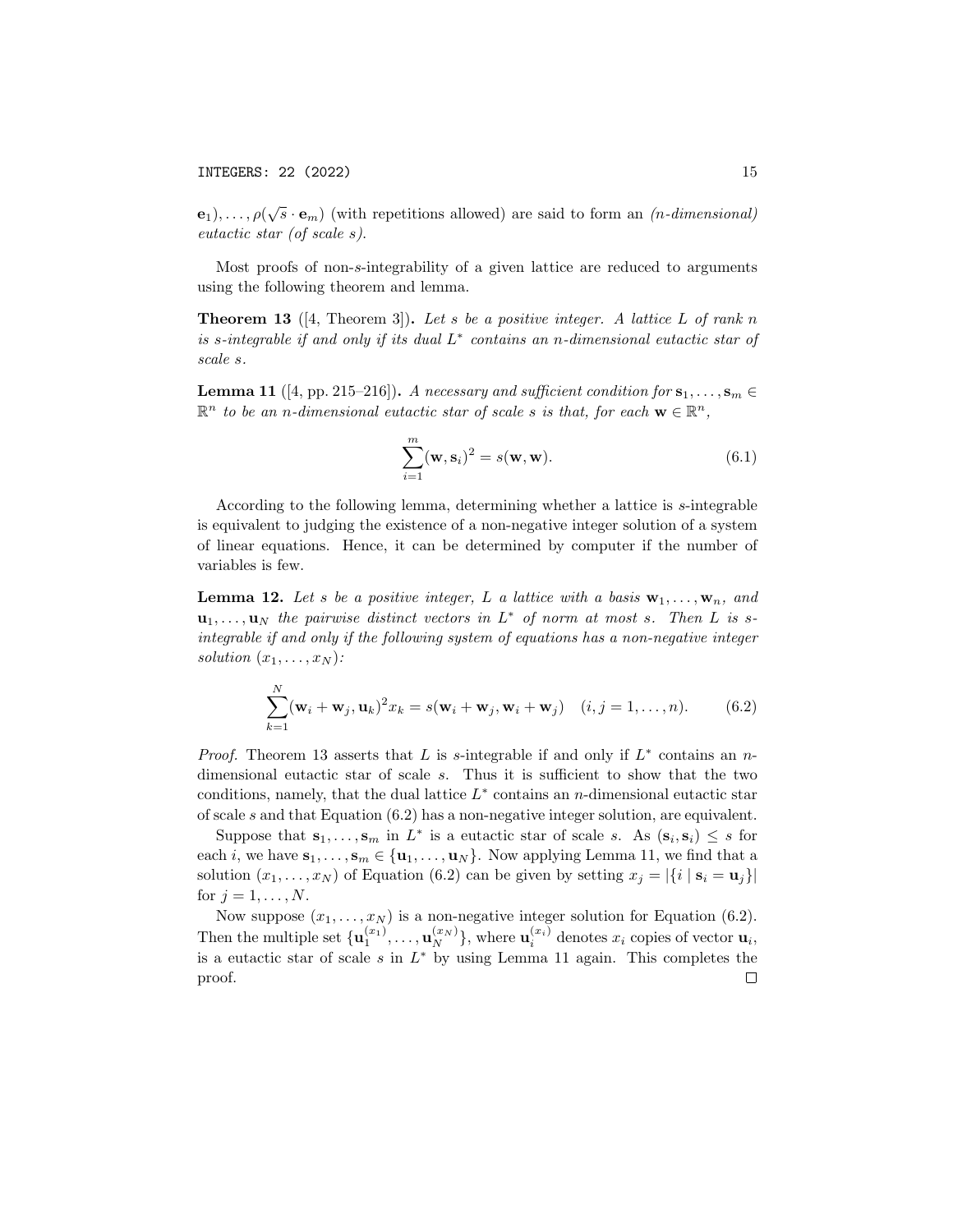# 7. The Lattice  $A_{15}^+$

The lattice  $A_{15}^+$  is given in Definition 1. For a positive integer n, let  $S_n$  denote the symmetric group on  $\{1, \ldots, n\}$ . The symmetric group  $S_{16}$  acts on  $\mathsf{A}_{15}^+$  such that, for  $\mathbf{x} \in A_{15}^+$ ,  $\sigma \in S_{16}$  and  $i \in \{1, ..., 16\}$ , the  $\sigma(i)$ -th entry of  $\sigma(\mathbf{x})$  is defined by the *i*-th entry of **x**. In fact,  $Aut(A<sup>+</sup><sub>15</sub>) = \langle S_{16}, -1 \rangle$  holds (see [5, Subsection 6.1 in Chapter 4]).

In this section we discuss properties of the lattice  $A_{15}^+$  and its non-2-integrable sublattices. As claimed in Lemma 9, every non-2-integrable lattice of rank 12 is contained in  $A_{15}^+$ . Lemma 13 is the first statement of Theorem 3, which asserts our newly found lattices are  $\langle \mathbf{a}, \mathbf{b}, \mathbf{c} \rangle^{\perp}$  and  $\langle \mathbf{a}, \mathbf{b}, \mathbf{c'} \rangle^{\perp}$ .

**Lemma 13.** There are precisely two sublattices in  $A_{15}^+$  up to  $Aut(A_{15}^+)$  with Gram matrix defined as in (1.2). Furthermore, they are  $\langle \mathbf{a}, \mathbf{b}, \mathbf{c} \rangle$  and  $\langle \mathbf{a}, \mathbf{b}, \mathbf{c'} \rangle$  in  $\mathsf{A}^+_{15}$ .

*Proof.* Let T be the set of elements of norm 3 in  $A_{15}^+$ . For pairwise distinct integers  $i_1, i_2, i_3$  and  $i_4 \in \{1, \ldots, 16\}$ , we let

$$
\mathbf{t}_{i_1,i_2,i_3,i_4} = \mathbf{t}_{\{i_1,i_2,i_3,i_4\}} := (1/4)\mathbf{e} - \mathbf{e}_{i_1} - \mathbf{e}_{i_2} - \mathbf{e}_{i_3} - \mathbf{e}_{i_4} \in \mathsf{A}_{15}^+,
$$

where **e** denotes the all one vector in  $\mathbb{Z}^{16}$ . For example the vector [4] defined in Definition 1 is  $t_{13,14,15,16}$ . First, we show that

$$
T = \{ \pm \mathbf{t}_I \mid I \subseteq \{1, \dots, 16\} \text{ and } |I| = 4 \}. \tag{7.1}
$$

As the representatives of cosets of  $A_{15}$  in  $A_{15}^+$  are 0,  $\pm$ [4] and 2[4], and the norm of every element in  $A_{15}$  and  $2[4] + A_{15}$  is even, every element in T must belong to  $\pm[4] + A_{15}$ . Let  $y = (y_1, \ldots, y_{16}) \in A_{15}$ , and suppose  $[4] + y \in T$ . Then we obtain the two conditions

$$
\sum_{i=1}^{12} (4y_i + 1) + \sum_{j=13}^{16} (4y_j - 3) = 0
$$

and

$$
\sum_{i=1}^{12} (4y_i + 1)^2 + \sum_{j=13}^{16} (4y_j - 3)^2 = 3 \cdot 4^2 = 48.
$$

By the second condition, the odd integers  $4y_i + 1$  and  $4y_j - 3$  clearly belong to  ${-3, 1, 5}$  for all i and j. For  $h \in \{-3, 1, 5\}$ , let

$$
N_h := |\{i \in \{1, \ldots, 12\} \mid 4y_i + 1 = h\}| + |\{j \in \{13, \ldots, 16\} \mid 4y_j - 3 = h\}|.
$$

Then we see that  $N_5 \in \{0,1\}$ . In the case of  $N_5 = 1$ , the second condition implies that  $N_{-3} \leq 2$  and  $N_1 \geq 16 - 3 = 13$ . This contradicts the first condition. Namely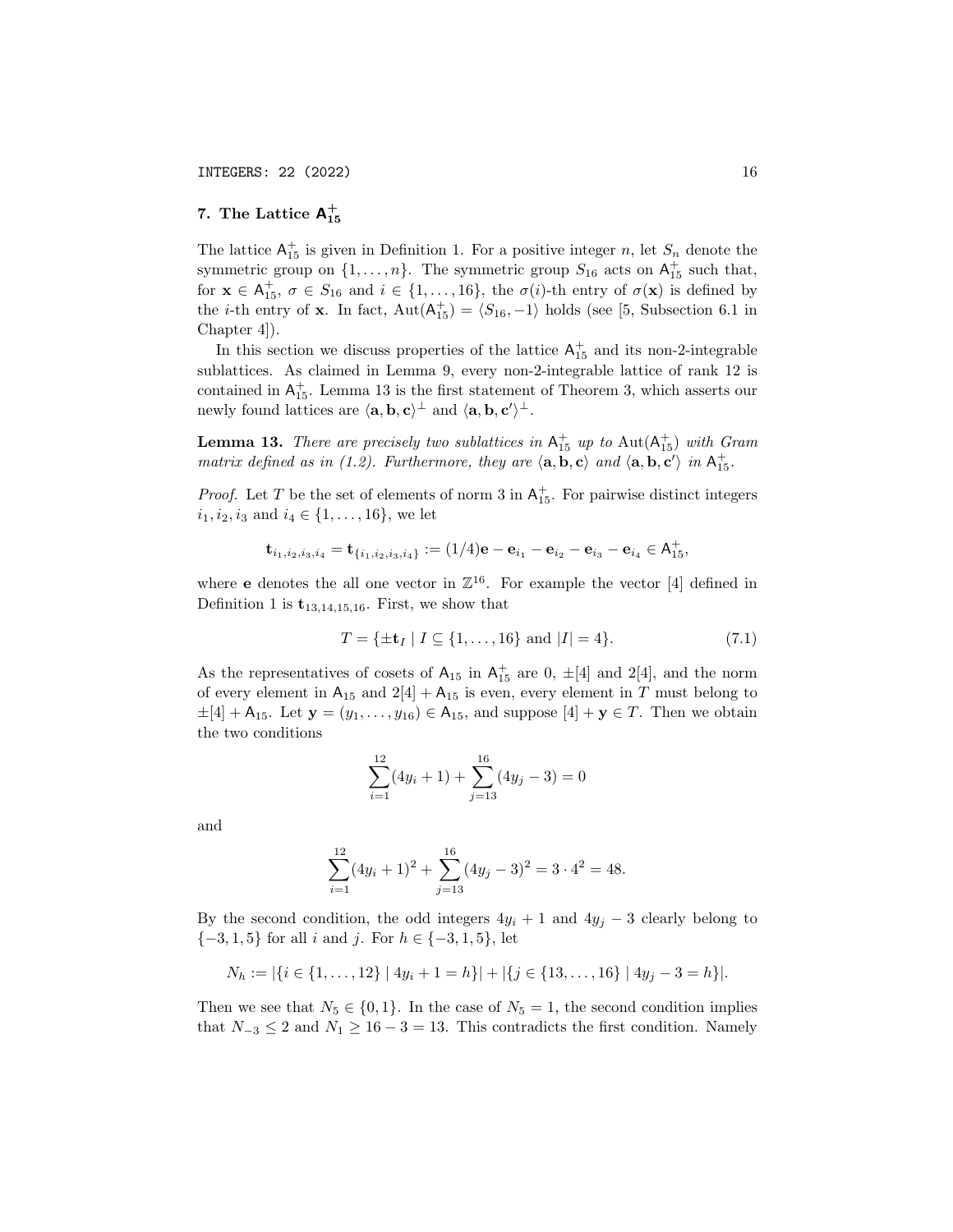$N_5 = 0$  holds. Thus there exists  $I \subseteq \{1, \ldots, 16\}$  with  $|I| = 4$  such that  $[4] + \mathbf{y} = \mathbf{t}_I$ . This implies

$$
([4] + \mathsf{A}_{15}^+) \cap T \subseteq \{\mathbf{t}_I \mid I \subseteq \{1, \ldots, 16\} \text{ and } |I| = 4\}.
$$

As  $-[4] + A_{15}^+ = -([4] + A_{15}^+),$  it comes with

$$
(-[4] + A_{15}^+) \cap T \subseteq \{-\mathbf{t}_I \mid I \subseteq \{1, \ldots, 16\} \text{ and } |I| = 4\}
$$

and Equation (7.1) holds. Next, we classify three elements  $x, y$  and z of norm 3 in  $A_{15}^+$  up to  $Aut(A_{15}^+)$  such that the Gram matrix with respect to them is defined as in (1.2). We can let  $\mathbf{x} := \mathbf{t}_{1,2,3,4} = \mathbf{a}$ . For subsets I and J of cardinality 4 in  $\{1, \ldots, 16\}$ , we have  $(\mathbf{t}_I, \mathbf{t}_J) = -1 + |I \cap J|$ . Hence, we let  $\mathbf{y} := \mathbf{t}_{1,2,3,5} = \mathbf{b}$  to satisfy  $(\mathbf{x}, \mathbf{y}) = 2$ . Similarly, to satisfy  $(\mathbf{x}, \mathbf{z}) = (\mathbf{y}, \mathbf{z}) = 0$ , we let  $\mathbf{z} := \mathbf{t}_{1,6,7,8} = \mathbf{c}$  or  $\mathbf{z} := \mathbf{t}_{4,5,6,7} = \mathbf{c}'$ . The desired conclusion holds.  $\Box$ 

#### 8. Minimal Non-s-Integrable Lattices and the Proof of Theorem 3

#### 8.1. Minimal Non-s-Integrable Lattices

In this subsection, we prove Proposition 5 which will be used to show the minimality of the sublattices  $\langle \mathbf{a}, \mathbf{b}, \mathbf{c} \rangle^{\perp}$  and  $\langle \mathbf{a}, \mathbf{b}, \mathbf{c'} \rangle^{\perp}$  in  $A_{15}^{+}$ . Let M be a lattice found by Conway and Sloane in Theorem 1. Although some non-2-minimal non-2-integrable lattices can be obtained as lattices contained in  $M \perp \mathbb{Z}^m/\sqrt{2}$  for some positive integer m, the minimality of  $\langle \mathbf{a}, \mathbf{b}, \mathbf{c} \rangle^{\perp}$  and  $\langle \mathbf{a}, \mathbf{b}, \mathbf{c'} \rangle^{\perp}$  indicates that these two non-2-integrable lattices can not be obtained from Conway and Sloane's lattices in this way.

Plesken [13] studied minimal non-1-integrable lattices and additively indecomposable ones defined in the following. Note that he calls the bilinear form corresponding to a minimal non-1-integrable lattice a block form. We state his claims in terms of lattice theory.

**Definition 3.** A lattice  $L$  is said to be *additively decomposable* if there are two lattices M and N such that L is isometric to a sublattice of  $M \perp N$  which is contained in neither  $N$  nor  $M$ . Otherwise it is said to be *additively indecomposable*.

**Lemma 14** ([13, (II.5) Corollary]). A lattice L is minimal non-1-integrable if and only if the minimum norm of  $L^*$  is greater than 1.

Moreover, Plesken gave a sufficient condition for a lattice to be additively indecomposable (see [13, (III.1) Proposition]). With a slight change in his argument, the following proposition is derived.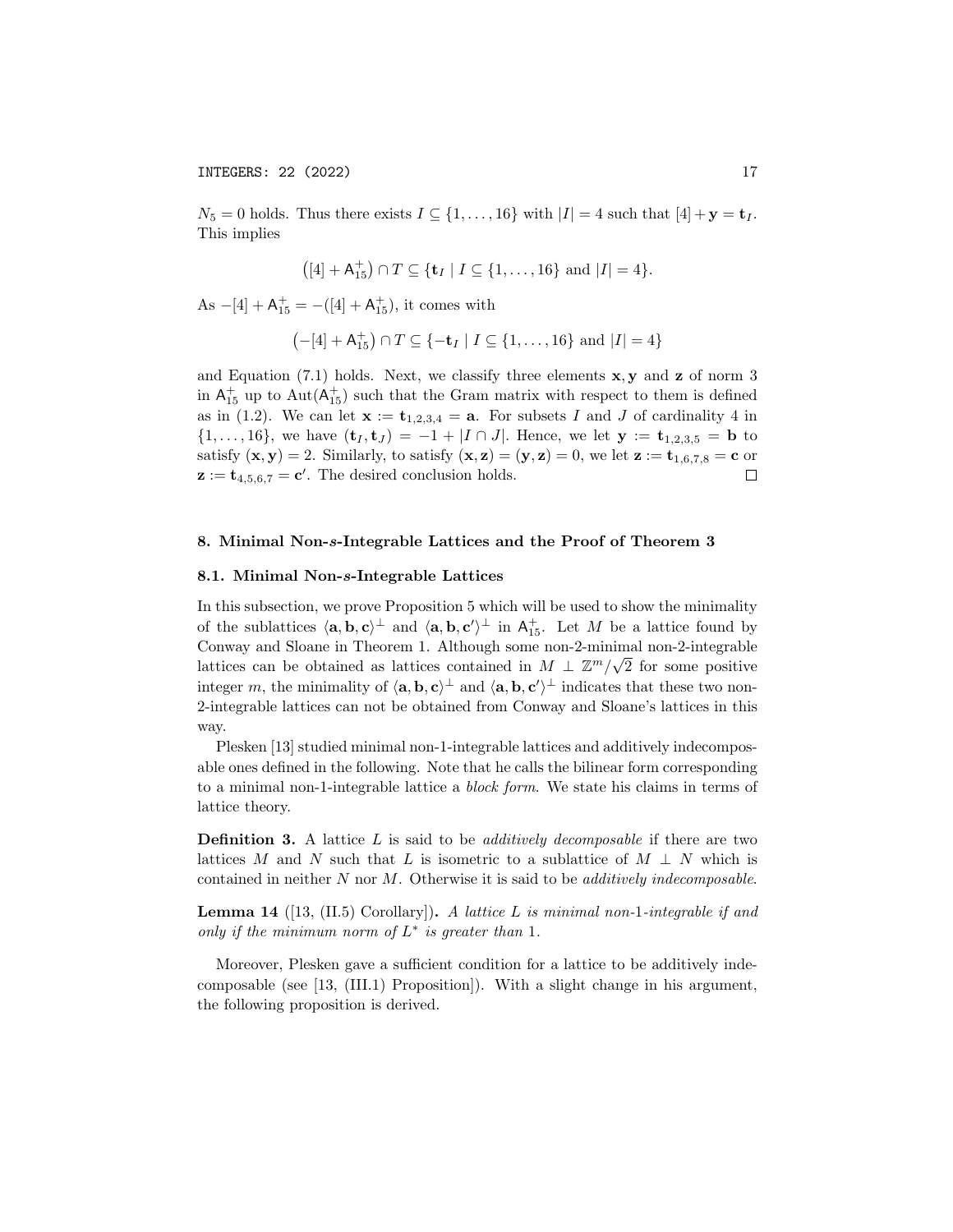**Proposition 5.** Let  $L$  be a minimal non-1-integrable lattice. Suppose that there is an irreducible sublattice of rank at least rank  $L-5$  which is generated by elements of norm at most 3. Then L is additively indecomposable.

*Proof.* Suppose that there exists such a sublattice  $L'$ . By way of contradiction, we suppose that  $L$  is additively decomposable. Thus there are two lattices  $M$  and  $N$ such that  $L \subseteq M \perp N$ ,  $L \not\subseteq M$  and  $L \not\subseteq N$ . Let  $\rho_M$  and  $\rho_N$  denote the orthogonal projections to M and N, respectively. Namely,  $\rho_M : L \to M$  and  $\rho_N : L \to N$ are maps defined as  $\rho_M(\mathbf{u}) := \mathbf{u}_M$  and  $\rho_N(\mathbf{u}) := \mathbf{u}_N$  for  $\mathbf{u} = \mathbf{u}_M + \mathbf{u}_N \in L$  with  $\mathbf{u}_M \in M$  and  $\mathbf{u}_N \in N$ .

First we show that either  $L' \subseteq M$  or  $L' \subseteq N$ . It suffices to show that there is no element  $\mathbf{u} \in L'$  of norm at most 3 such that  $\rho_M(\mathbf{u}) \neq 0$  and  $\rho_N(\mathbf{u}) \neq 0$ . Suppose that there exists such an element u. Since

$$
\{1,2,3\} \ni (\mathbf{u},\mathbf{u}) = (\rho_M(\mathbf{u}), \rho_M(\mathbf{u})) + (\rho_N(\mathbf{u}), \rho_N(\mathbf{u})),
$$

 $\rho_M(\mathbf{u}) \neq 0$  and  $\rho_N(\mathbf{u}) \neq 0$ , one of the norms of  $\rho_M(\mathbf{u})$  and  $\rho_N(\mathbf{u})$  equals 1. Hence, without loss of generality we may assume the norm of  $\rho_N(\mathbf{u})$  is equal to 1. Then  $N = N' \perp \langle \rho_N(u) \rangle$  for a sublattice N' of N. Therefore

$$
L \subseteq M \perp N \subseteq (M \perp N') \perp \langle \rho_N(\mathbf{u}) \rangle \simeq (M \perp N') \perp \mathbb{Z}.
$$

Also  $0 \neq \rho_N(\mathbf{u}) \notin M \perp N'$  implies  $L \nsubseteq M \perp N'$ . Thus L is non-1-minimal, which contradicts the assumption that  $L$  is a minimal non-1-integrable lattice.

Now we may assume that  $L' \subseteq M$ . Set  $P := (L' \otimes \mathbb{Q}) \cap L$ . Then P is a primitive sublattice of L and  $L = P \oplus Q$  for some sublattice Q of L. Since  $P \subseteq M \otimes \mathbb{Q}$ , we have

$$
L \subseteq M \perp \rho_N(L) = M \perp \rho_N(Q).
$$

As

$$
rank \rho_N(Q) \le rank Q = rank L - rank P = rank L - rank L' \le 5,
$$

this together with Theorem 10 implies that  $\rho_N(Q)$  is a sublattice of an odd unimodular lattice of rank at most 8. It is well-known that every odd unimodular lattice of rank  $k \leq 8$  is isometric to a standard lattice  $\mathbb{Z}^k$  (see [5, Table 16.7]). Thus  $\rho_N(Q) \subseteq \mathbb{Z}^8$ . Furthermore,  $L \subseteq M \perp \mathbb{Z}^8$  and  $L \nsubseteq M$ . This means that L is non-1-minimal, which leads to a contradiction. Thus, the desired conclusion holds.  $\Box$ 

#### 8.2. Proof of Theorem 3

In this subsection, we complete the proof of Theorem 3.

Proof of Theorem 3. Set  $N := \langle \mathbf{a}, \mathbf{b}, \mathbf{c} \rangle^{\perp}$  and  $N' := \langle \mathbf{a}, \mathbf{b}, \mathbf{c'} \rangle^{\perp}$ . As asserted in Lemma 13, there are precisely two sublattices N and N' in  $A_{15}^+$  up to  $Aut(A_{15}^+)$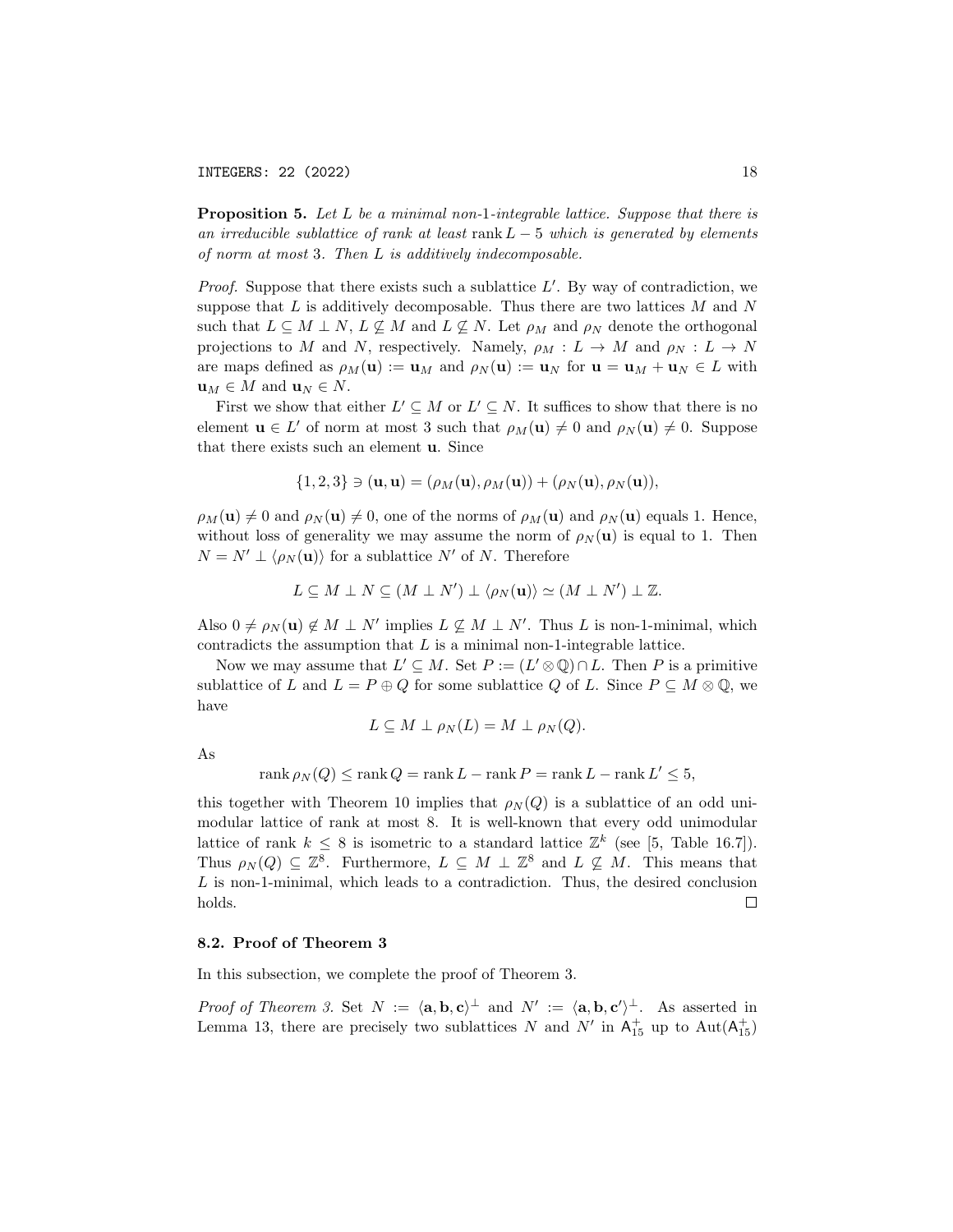with Gram matrix defined as in  $(1.2)$ . Hence it suffices to show that they are non-isometric and minimal non-2-integrable.

First we show that  $N$  and  $N'$  are non-isometric by calculating the kissing numbers. Let R be the set of elements in  $A_{15}^+$  of norm 2. Note that  $R \subset A_{15}$  holds. We have

$$
N \cap \mathsf{R} = \{ \mathbf{e}_i - \mathbf{e}_j \mid i \neq j \text{ and } i, j \in Y \text{ for some } Y \in \tau \},\tag{8.1}
$$

where  $\tau := \{\{1\}, \{2, 3\}, \{4\}, \{5\}, \{6, 7, 8\}, \{9, \ldots, 16\}\}.$  Since the minimum norm of N is 2, the kissing number of N is  $|N \cap R|$ . Hence the kissing number of N is  $2 \cdot 1 + 3 \cdot 2 + 8 \cdot 7 = 64$ . Similarly,

$$
N' \cap \mathsf{R} = \{ \mathbf{e}_i - \mathbf{e}_j \mid i \neq j \text{ and } i, j \in Y \text{ for some } Y \in \tau' \},\tag{8.2}
$$

where  $\tau' := \{\{1, 2, 3\}, \{4\}, \{5\}, \{6, 7\}, \{8, \ldots, 16\}\}\$ , and the kissing number of N' is  $3 \cdot 2 + 2 \cdot 1 + 9 \cdot 8 = 80$ . Hence N and N' are non-isometric.

Next we verify that N and N' are non-2-integrable by using a computer together with Lemma 12. We used Magma  $[1]$ . Indeed, we construct the lattice N in Magma, enumerate vectors of norm at most 2 in  $N^*$ , and check that  $(6.2)$  has no non-negative integer solutions. This together with Lemma 12 implies that  $N$  is non-2-integrable. By the same method, we may confirm that  $N'$  is non-2-integrable.

Finally we prove the minimality of  $N$  and  $N'$ . By using Magma again, we find that the minimum norms of  $N^*$  and  $(N')^*$  are greater than 1. Thus, by Lemma 14, they are minimal non-1-integrable lattices. By applying Proposition 5 with  $L := N$ and  $L := N'$ , we prove that N and N' are additively indecomposable. In particular, they are minimal non-2-integrable. Namely, it suffices to show that each of  $N$  and N' contains an irreducible sublattice of rank at least  $7 = 12 - 5$  generated by elements of norm at most 3. By  $(8.1)$  and  $(8.2)$ , both N and N' contain

$$
\langle \mathbf{e}_9-\mathbf{e}_{10},\ldots,\mathbf{e}_{15}-\mathbf{e}_{16}\rangle
$$

as a sublattice of rank 7. Therefore the desired conclusion follows.

 $\Box$ 

We remark that Plesken [13] has proved that  $\langle \mathbf{a}, \mathbf{b}, \mathbf{c}' \rangle^{\perp}$  is additively indecomposable (see [13, (III.3) Example]), where  $\langle \mathbf{a}, \mathbf{b}, \mathbf{c}' \rangle^{\perp}$  is written as  $1^8, 2^3; 6$ . Although  $1^8, 2^3$ ; 6 was defined in a different way from  $\langle \mathbf{a}, \mathbf{b}, \mathbf{c}' \rangle \rangle$ , we can verify by using a computer that  $\langle \mathbf{a}, \mathbf{b}, \mathbf{c}' \rangle^{\perp}$  and  $1^8, 2^3$ ; 6 are isometric.

Acknowledgements. We are grateful to Professor Munemasa, the editor and the anonymous referee for their valuable comments and suggestions that improve the quality of the paper.